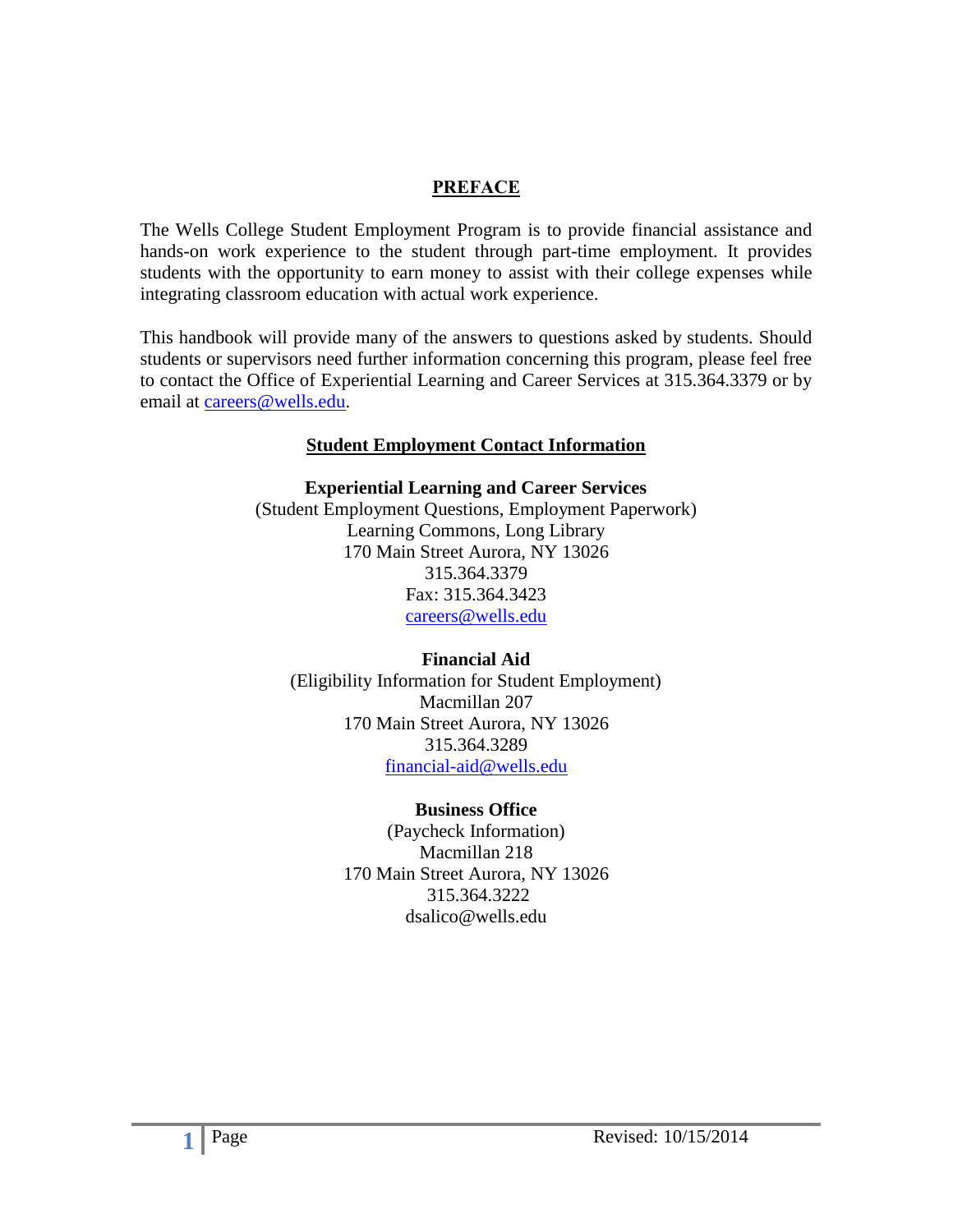| <b>TABLE OF CONTENTS</b>                                                      |    |
|-------------------------------------------------------------------------------|----|
| 1. INTRODUCTION                                                               | 4  |
| 2. FEDERAL WORK-STUDY                                                         | 4  |
| <b>3. WELLS STUDENT EMPLOYMENT</b>                                            | 4  |
| <b>4. ELIGIBILITY REQUIREMENTS</b>                                            | 5  |
| <b>5. APPLICATION AND INTERVIEW PROCESS</b>                                   | 5  |
| <b>6. NOTIFICATION OF EMPLOYMENT OFFERS</b>                                   | 5  |
| A. PRIOR TO STARTING WORK                                                     | 6  |
| B. W-4 FORM                                                                   | 7  |
| C. I-9 FORM                                                                   | 8  |
| D. NOTICE AND ACKNOWLEDGEMENT OF WAGE<br><b>RATE AND DESIGNATED PAYDAY</b>    | 10 |
| E. STUDENT EMPLOYEE HANDBOOK                                                  | 10 |
| 7. PAYMENT AND PAYROLL PROCEDURES                                             | 10 |
| A. MAXIMUM WORK HOURS                                                         | 10 |
| <b>B. MAXIMUM AWARD</b>                                                       | 10 |
| <b>C. PAY RATES</b>                                                           | 11 |
| <b>D. TIMESHEETS</b>                                                          | 11 |
| E. PAYCHECKS & DIRECT DEPOSIT                                                 | 12 |
| F. W-2 WAGE AND TAX STATEMENT                                                 | 13 |
| <b>G. LOST CHECK POLICY</b>                                                   | 13 |
| <b>8. STUDENT JOB EVALUATION</b>                                              | 13 |
| 9. STUDENT EMPLOYEE TERMS OF EMPLOYMENT                                       | 13 |
| A. ATTENDANCE                                                                 | 13 |
| B. DISCIPLINARY ACTION, WRITTEN WARNING, AND<br><b>TERMINATION PROCEDURES</b> | 13 |
| <b>C. EARNINGS LIMITS</b>                                                     | 16 |
| <b>D. RESIGNATION</b>                                                         | 16 |
| E. ACADEMIC PROGRESS                                                          | 17 |
| <b>10. SUPERVISOR'S RESPONSIBILITIES</b>                                      | 17 |
| A. REQUESTING A NEW POSITION AND REQUESTING                                   |    |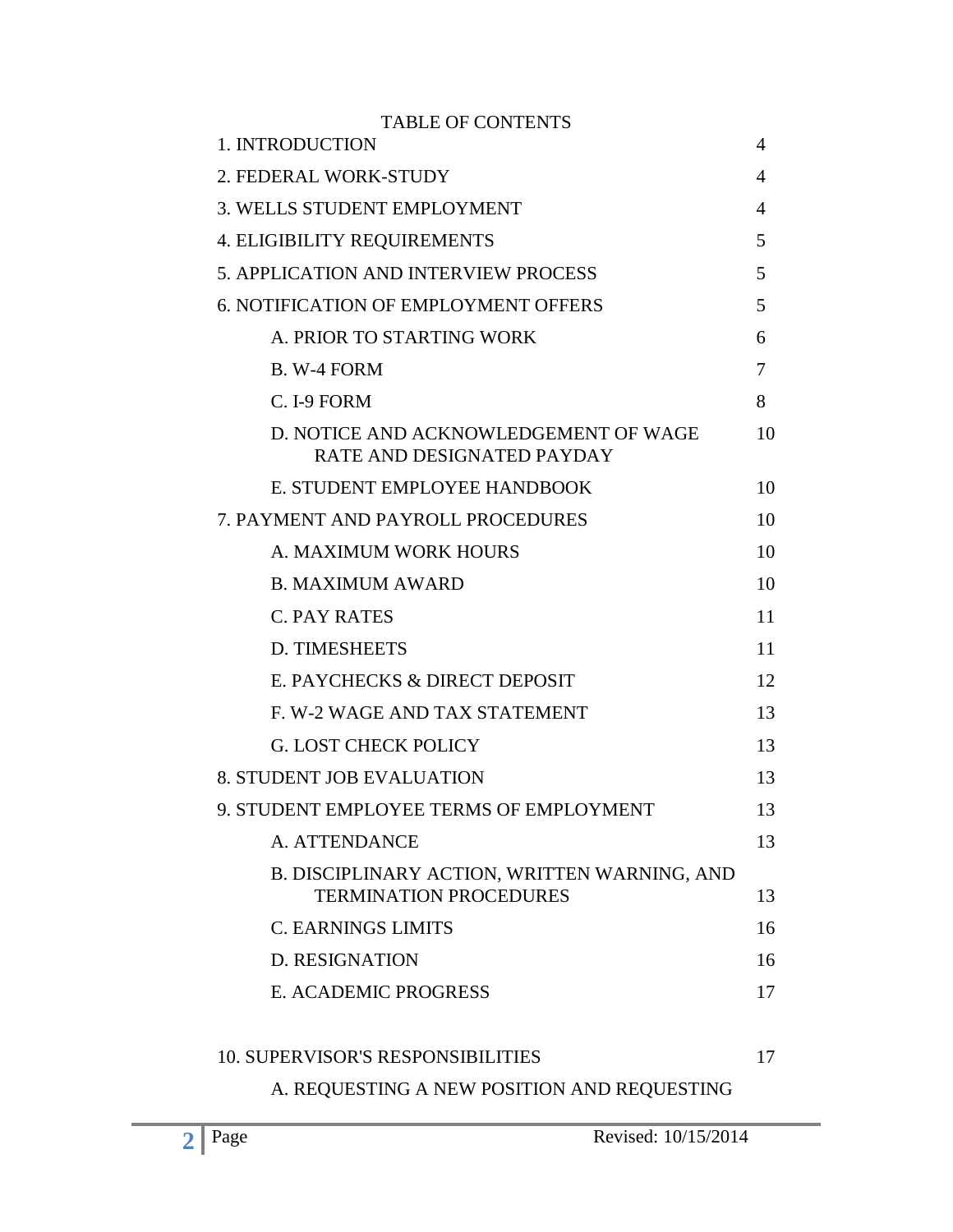| <b>CURRENT STUDENT WORKERS TO RETURN</b>           | 17 |
|----------------------------------------------------|----|
| <b>B. STUDENT EMPLOYEE HOURS ASSIGNMENTS</b>       | 17 |
| <b>C. PAYROLL PROCEDURES</b>                       | 17 |
| D. STUDENT EMPLOYEE TRAINING                       | 17 |
| E. STUDENT EMPLOYEE DISMISSAL                      | 18 |
| 11. OFF-CAMPUS STUDY PROGRAMS                      | 18 |
| 12. SUMMER EMPLOYMENT                              | 18 |
| 13. OFF-CAMPUS EMPLOYMENT                          | 19 |
| 14. STUDENT EMPLOYMENT CENTER GLOBE PAGE           | 19 |
| 15. STUDENT EMPLOYEE- HANDBOOK RECOGNITION FORM 19 |    |
| 16. STUDENT EMPLOYEE'S STATEMENT OF UNDERSTANDING  |    |
| OF THE FAMILY EDUCATIONAL RIGHTS AND PRIVACY       |    |
| ACT (FERPA), 1974, AS AMENDED                      | 19 |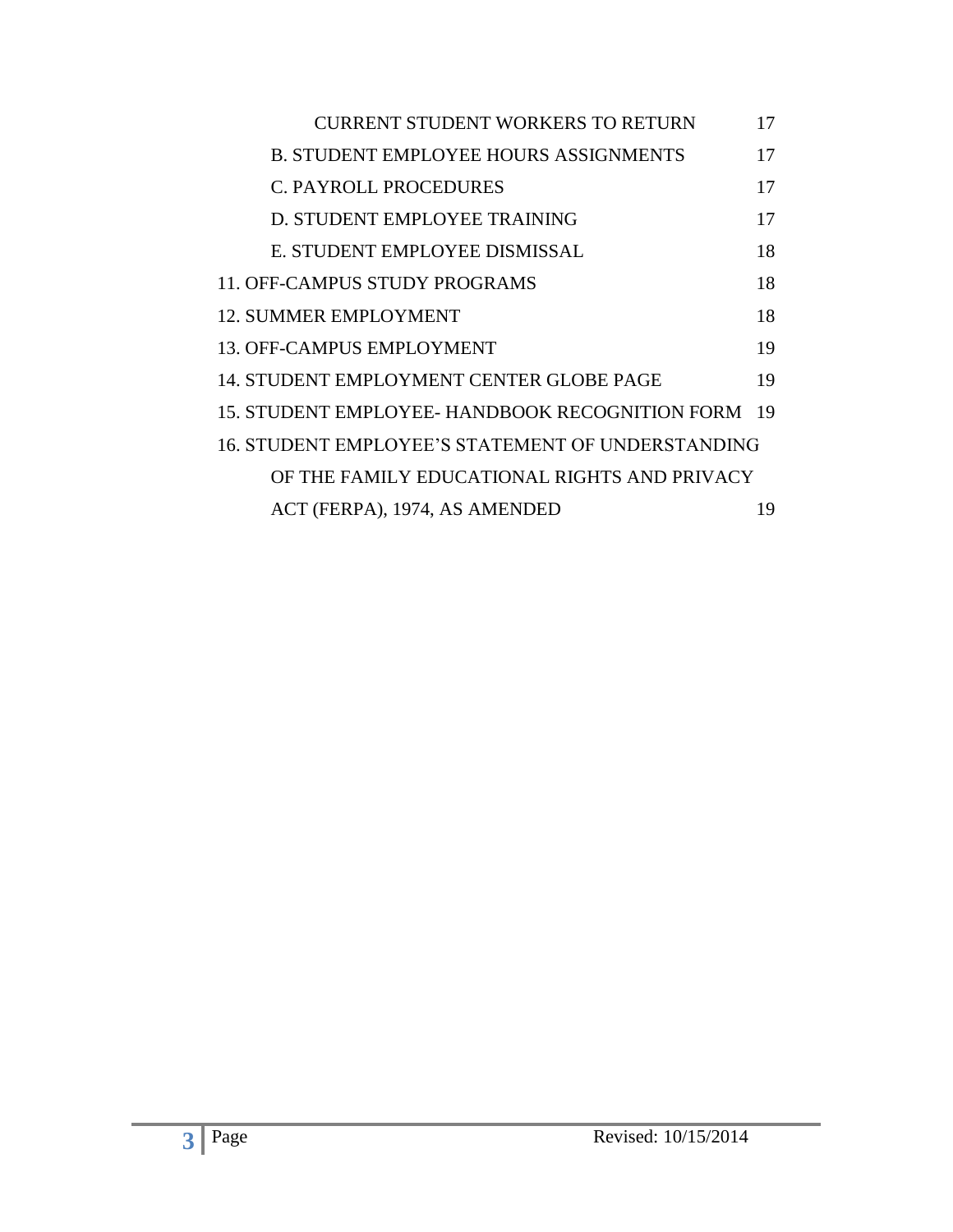#### **1. INTRODUCTION**

The student employment program involves a part-time campus or community service job, which provides students valuable work experience to assist in their future goals. Sometimes jobs will be directly connected to a student's major, sometimes not; but in all cases, placements give students experience in a work situation that can be put on their résumé. A student's supervisor is a potential reference when seeking employment after leaving Wells.

The Office of Experiential Learning and Career Services offers two services to students: the Federal Work-Study Program (FWS) and the Wells Student Employment (WSE) at Wells College. The difference between the two programs is the source of funding. However, no matter what student employment program the student is assigned, the policies and procedures of operation are the same under both programs.

### **2. FEDERAL WORK-STUDY**

This is a federal program administered by the College authorized originally by the Economic Opportunity Act of 1964 and as later transferred to the Higher Education Act of 1965, as amended. The funds for Federal Work-Study employment are provided 75% by Federal funds and 25% by College funds.

Student eligibility for the Federal Work-Study Program is determined by the Financial Aid staff on the basis of documented student need and the availability of resources. Financial need is derived from the completion of the Free Application for Federal Student Aid form (FAFSA). Since this is a federally-funded program and demonstrated financial need is a requirement, this program is restricted solely to financial aid students.

#### **3. WELLS STUDENT EMPLOYMENT**

This student employment program is administered by the College and funded solely by institutional resources. Wells College recognizes the limited availability of jobs for students in the local area and is committed to providing as many on-campus jobs to students as possible.

Since there are not enough federal funds to provide all aided students with employment, the Wells Student Employment funds are used to make up the difference in providing employment to eligible aided students not covered under the Work-Study Program. This amounts to approximately two-thirds of the College's total student employment budget. The College is obligated to award available employment funds first to its eligible aided students.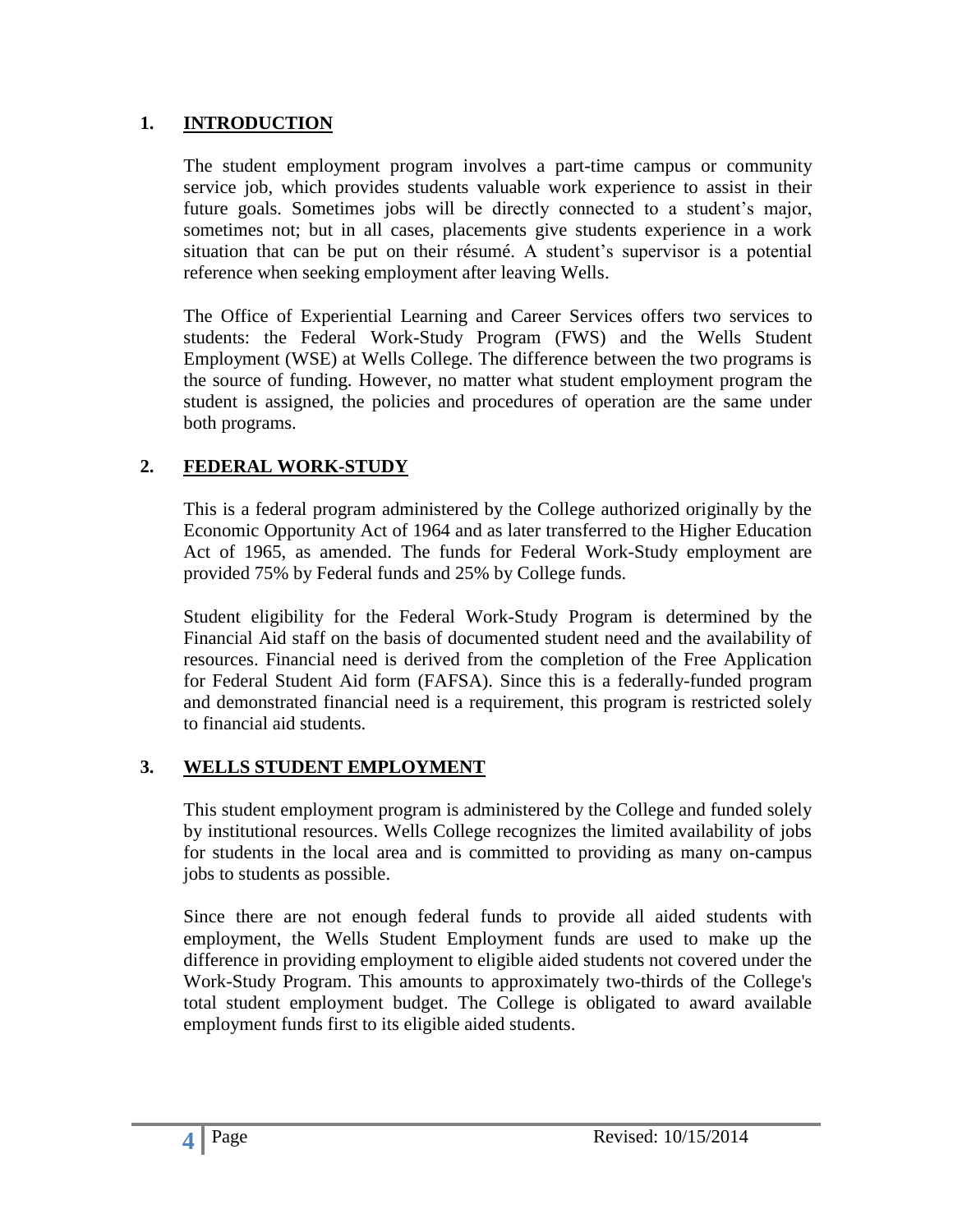### **4. ELIGIBILITY REQUIREMENTS**

To be eligible for student employment/work study, students must:

- **A.** File the Free Application for Federal Student Aid.
- **B.** Be a U.S. citizen or a permanent resident of the United States.
- **C.** Be enrolled or accepted for enrollment on at least a half-time basis.
- **D.** Be matriculated, in good academic standing, and be maintaining satisfactory progress toward a degree.
- **E.** Not be in default on any student loan or owe repayment on a federal grant.
- **F.** Complete federal verification requirements, if needed.
- **G.** Comply with the Federal Immigration Reform and Control Act of 1986 in which employees certify their eligibility to work. Students will need to complete an I-9 form before or on the first date of employment.
- **H.** Complete a federal W-4 Form.
- **I.** Complete the Wells College Student Employment Application, which can be obtained through the Office of Experiential Learning and Career Services and successfully interview for available employment opportunities.

*Note: International Students, because they are not matriculated, are not eligible for federal work study or Wells student employment.*

# **5. APPLICATION and INTERVIEW PROCESS**

Students interested in either the Federal Work Study (FWS) or Wells Student Employment (WSE) programs must apply for their position of interest directly. Job openings will be posted on the Globe by the Office of Experiential Learning  $\&$ Career Services under the student employment tab. Job descriptions and earning will be posted for student review.

Supervisors can select those candidates they wish to interview and contact them directly. Interviews can take place on-campus during the academic year, during Wells WarmUp, or by phone/Skype.

# **6. NOTIFICATION OF EMPLOYMENT OFFERS**

Once a supervisor has contacted those they wish to hire, an e-mail must be sent to the Office of Experiential Learning & Career Services with the student's name and job title. The Office of Experiential Learning & Career Services will contact the student and let them know what paperwork they need to complete. Students will not be allowed to work until the Office of Experiential Learning & Career Services notifies the supervisor that the student has completed the required paperwork.

After confirmation that a student is ready and eligible to work, supervisors should send a thank you note along with information that the job has been filled, and is now closed, to all applicants that interviewed as well as those who applied.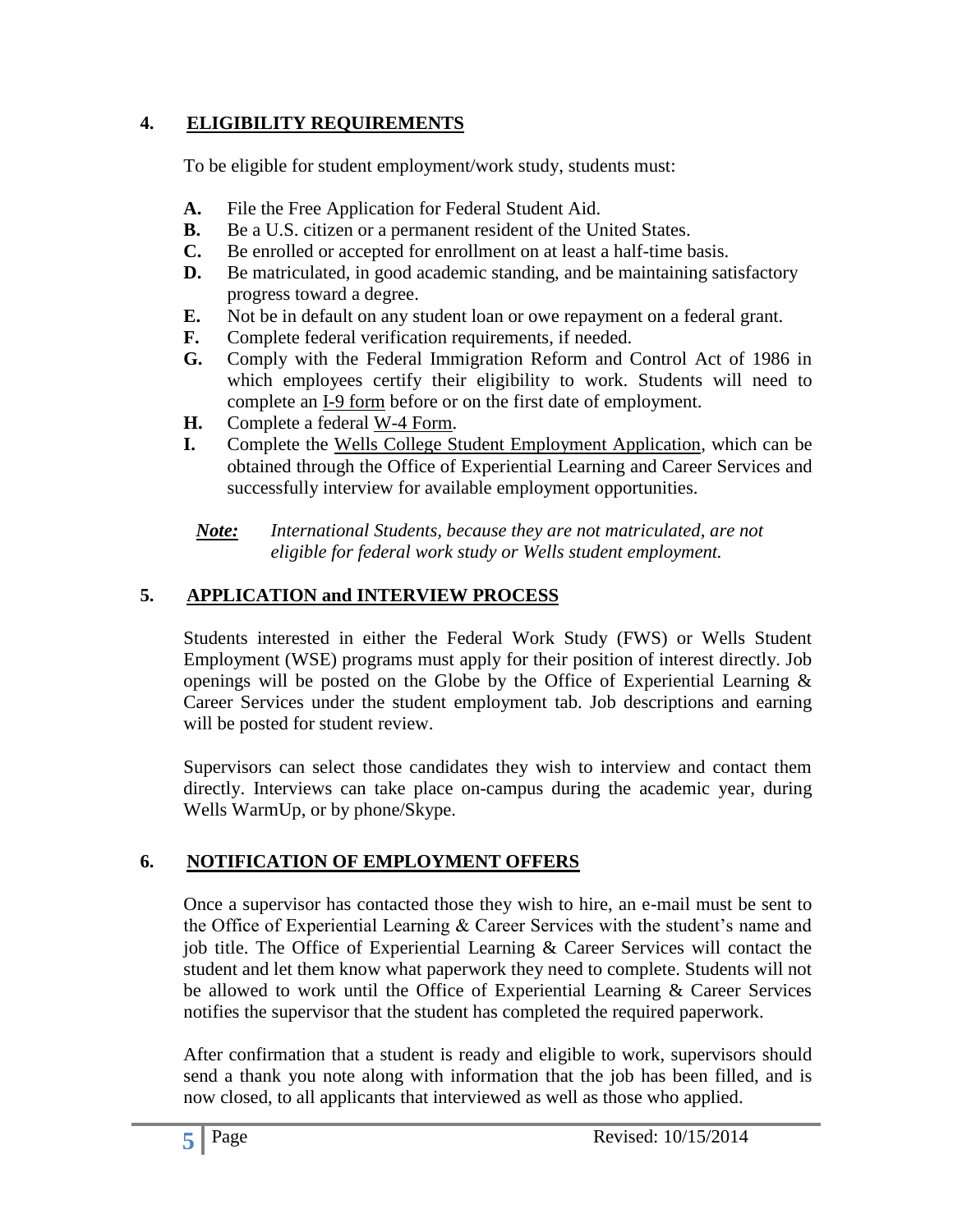### **A. Prior to Starting Work**

The Office of Experiential Learning & Career Services will process all new hire paperwork and check for employment eligibility. Students are only allowed to have one job on campus per semester. Along with only having one campus position, students must complete a W-4, I-9, Wage Rate Form and return the Student Employment Handbook Recognition Form.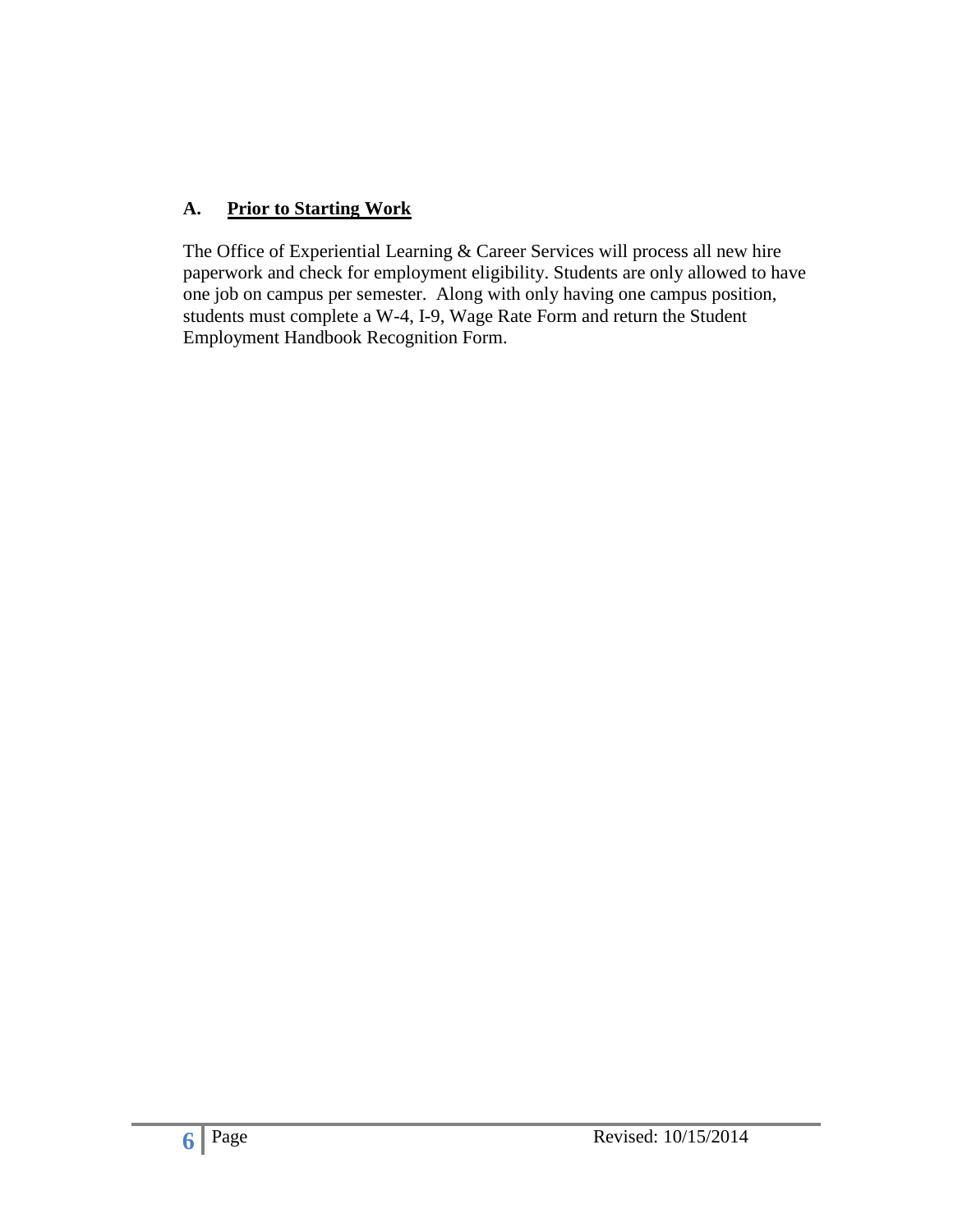#### **B. W-4 Form**

All students who work on-campus must have a completed W-4 form on file with the Office of Experiential Learning and Career Services or the Financial Aid Office. Students will only need to complete this form once during their time at Wells College. The College does not withhold federal, state, or Social Security taxes from students' earnings. This form allows students to exempt the withholding of federal income tax since they are enrolled as full-time students. Students must complete and submit this form before or on the first date of employment.

#### **Example W-4 Form**

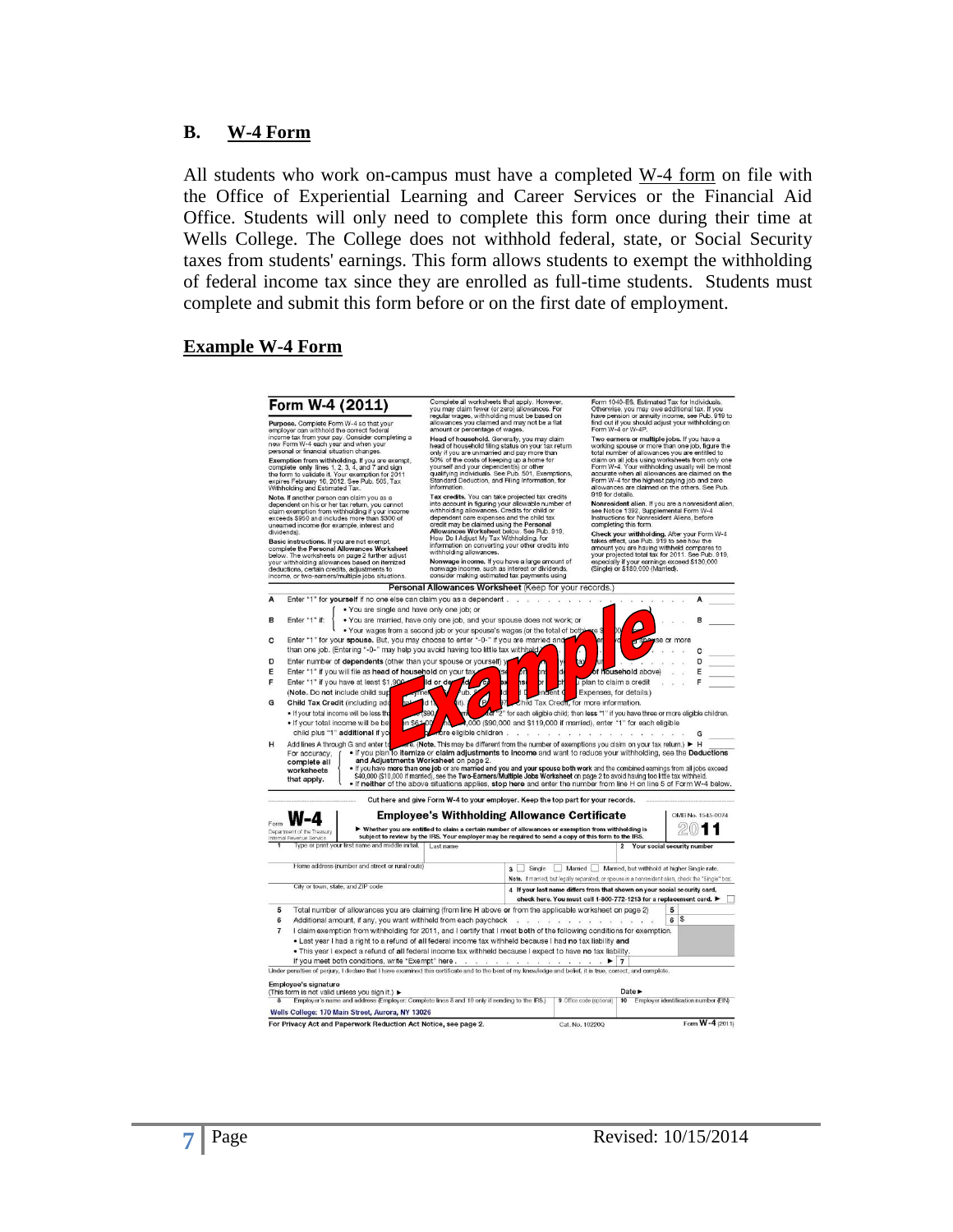#### **C. I-9 Form**

All first-time student employees must have a completed Employment Eligibility Verification Form (I-9) on file in the Financial Aid Office. Students will be required to show proof of work eligibility, please review the I-9 instructions and bring the appropriate form(s) of identification to Experiential Learning and Career Services. Students must complete and submit this form before or on the first date of employment. I-9 documentation including instructions is located on The Globe under the Student Employment Center- Student Employment Handbook and Forms.

#### **Example I-9 Form**

| <b>Department of Homeland Security</b><br>U.S. Citizenship and Immigration Services                                                                                                                                                                                                                                                        |                                                                                                                           |                | OMB No. 1615-0047; Expires 06/30/08<br>Form I-9, Employment<br><b>Eligibility Verification</b> |
|--------------------------------------------------------------------------------------------------------------------------------------------------------------------------------------------------------------------------------------------------------------------------------------------------------------------------------------------|---------------------------------------------------------------------------------------------------------------------------|----------------|------------------------------------------------------------------------------------------------|
| Please read instructions carefully before completing this form. The instructions must be available during completion of this form.                                                                                                                                                                                                         |                                                                                                                           |                |                                                                                                |
| ANTI-DISCRIMINATION NOTICE: It is illegal to discriminate against work eligible individuals. Employers CANNOT<br>specify which document(s) they will accept from an employee. The refusal to hire an individual because the documents have a<br>future expiration date may also constitute illegal discrimination.                         |                                                                                                                           |                |                                                                                                |
| Section 1. Employee Information and Verification. To be completed and signed by employee at the time employment begins.                                                                                                                                                                                                                    |                                                                                                                           |                |                                                                                                |
| Print Name: Last<br>First                                                                                                                                                                                                                                                                                                                  |                                                                                                                           | Middle Initial | Mai den Name                                                                                   |
| Address (Street Name and Number)                                                                                                                                                                                                                                                                                                           | Apt. #                                                                                                                    |                | Date of Birth (month/day/year)                                                                 |
| City<br>State                                                                                                                                                                                                                                                                                                                              | Zip Code                                                                                                                  |                | Social Security #                                                                              |
| I am aware that federal law provides for                                                                                                                                                                                                                                                                                                   | I attest, under penalty of perjury, that I am (check one of the following):<br>A citizen or national of the United States |                |                                                                                                |
| imprisonment and/or fines for false statements or                                                                                                                                                                                                                                                                                          | A lawful permanent resident (Alien #) A                                                                                   |                |                                                                                                |
| use of false documents in connection with the                                                                                                                                                                                                                                                                                              | An alien authorized to work until                                                                                         |                |                                                                                                |
| completion of this form.                                                                                                                                                                                                                                                                                                                   | (Alien # or Admission #)                                                                                                  |                |                                                                                                |
| Employee's Signature                                                                                                                                                                                                                                                                                                                       |                                                                                                                           |                | Date (month/day/year)                                                                          |
| Preparer and/or Translator Certification. (To be completed and signed if Section 1 is prepar<br>penalty of perjury, that I have assisted in the completion of this form and that to the best of my know.                                                                                                                                   |                                                                                                                           |                | the employee.) I attest, under<br>id correct.                                                  |
| Preparer's/Translator's Signature                                                                                                                                                                                                                                                                                                          |                                                                                                                           |                |                                                                                                |
| Address (Street Name and Number, Ca<br>State, Zip.                                                                                                                                                                                                                                                                                         |                                                                                                                           |                | Date (month/day/year)                                                                          |
| <b>Section 2. Employer Review an</b><br>ati                                                                                                                                                                                                                                                                                                |                                                                                                                           |                | ted and signed by employer. Examine one document from List A OR                                |
| rone<br>entís                                                                                                                                                                                                                                                                                                                              |                                                                                                                           |                | s listed on the reverse of this form, and record the title, number and                         |
| List A<br>OR                                                                                                                                                                                                                                                                                                                               | List B                                                                                                                    | AND            | List C                                                                                         |
|                                                                                                                                                                                                                                                                                                                                            |                                                                                                                           |                |                                                                                                |
|                                                                                                                                                                                                                                                                                                                                            |                                                                                                                           |                |                                                                                                |
|                                                                                                                                                                                                                                                                                                                                            |                                                                                                                           |                |                                                                                                |
| Expiration Date (if any):                                                                                                                                                                                                                                                                                                                  |                                                                                                                           |                |                                                                                                |
| examine one document from Lis<br>expiration date, if any, of the do<br>Document title:<br>Issuing authority:<br>Document #:<br>Document#:                                                                                                                                                                                                  |                                                                                                                           |                |                                                                                                |
| Expiration Date (if any):                                                                                                                                                                                                                                                                                                                  |                                                                                                                           |                |                                                                                                |
| CERTIFICATION - I attest, under penalty of perjury, that I have examined the document(s) presented by the above-named employee, that<br>the above-listed document(s) appear to be genuine and to relate to the employee named, that the employee began employment on<br>(month/day/year)                                                   | and that to the best of my knowledge the employee is eligible to work in the United States. (State                        |                |                                                                                                |
|                                                                                                                                                                                                                                                                                                                                            | <b>Print Name</b>                                                                                                         |                | Title                                                                                          |
|                                                                                                                                                                                                                                                                                                                                            |                                                                                                                           |                | Date (month/daw/year)                                                                          |
|                                                                                                                                                                                                                                                                                                                                            |                                                                                                                           |                |                                                                                                |
| employment agencies may omit the date the employee began employment.)<br>Signature of Employer or Authorized Representative<br>Business or Organization Name and Address (Street Name and Number, City, State, Zip Code)<br>Section 3. Updating and Reverification. To be completed and signed by employer.<br>A. New Name (if applicable) |                                                                                                                           |                | B. Date of Rehire (month/day/year) (if applicable)                                             |
| C. If employee's previous grant of work authorization has expired, provide the information below for the document that establishes current employment eligibility.                                                                                                                                                                         |                                                                                                                           |                |                                                                                                |
| Document Title:                                                                                                                                                                                                                                                                                                                            | Document#:                                                                                                                |                | Expiration Date (if any):                                                                      |
| I attest, under penalty of perjury, that to the best of my knowledge, this employee is eligible to work in the United States, and if the employee presented<br>document(s), the document(s) I have examined appear to be genuine and to relate to the individual.                                                                          |                                                                                                                           |                |                                                                                                |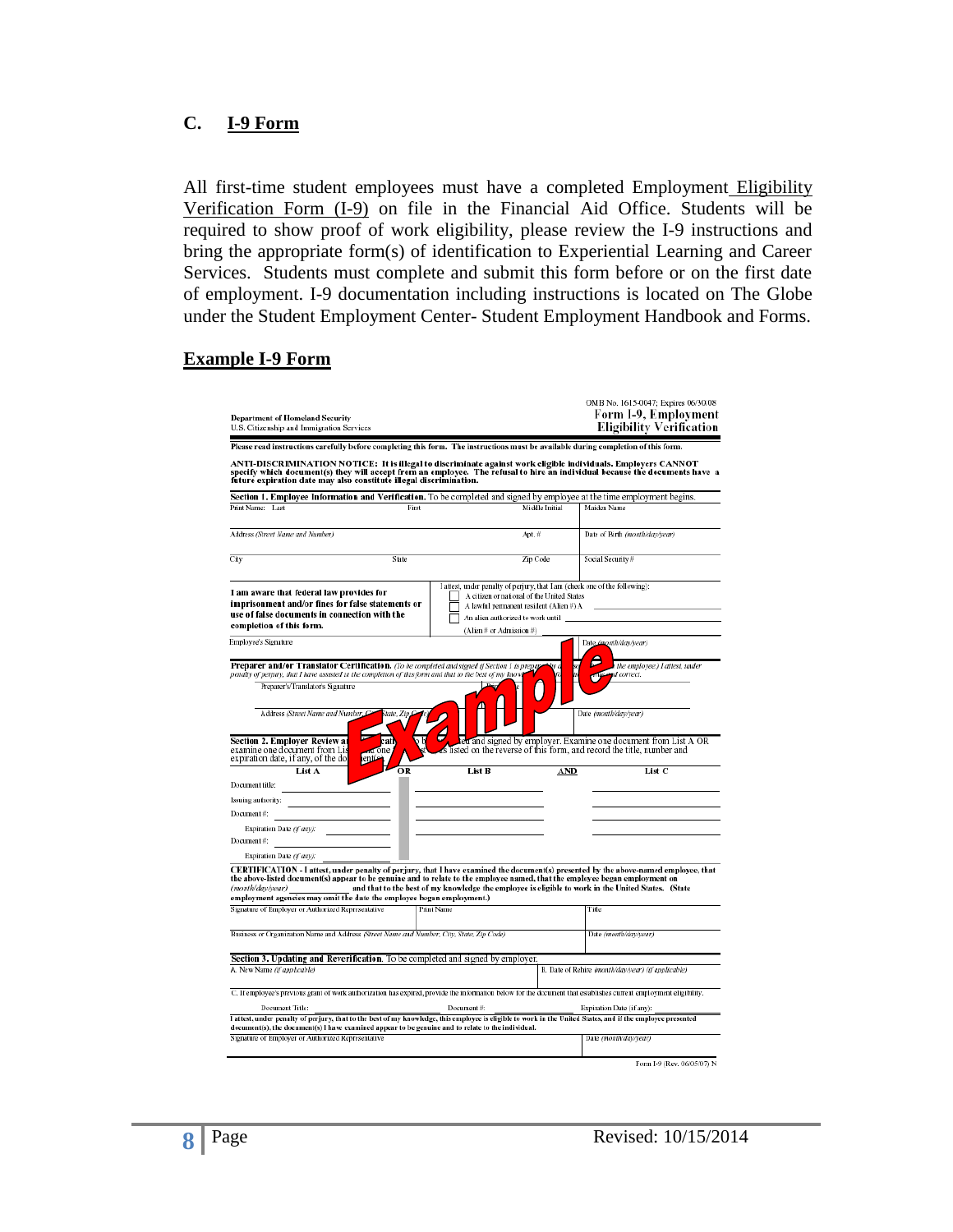#### **Acceptable Documents to Verify Employment for the I-9 Form**

| LIST A                                                                                |    | LIST B                                                                                                                                                                                                                          |     | LIST C                                                                                                                                                                               |
|---------------------------------------------------------------------------------------|----|---------------------------------------------------------------------------------------------------------------------------------------------------------------------------------------------------------------------------------|-----|--------------------------------------------------------------------------------------------------------------------------------------------------------------------------------------|
| <b>Documents that Establish Both</b><br><b>Identity and Employment</b><br>Eligibility | OR | <b>Documents that Establish</b><br>Identity                                                                                                                                                                                     | AND | <b>Documents that Establish</b><br><b>Employment Eligibility</b>                                                                                                                     |
| 1. U.S. Passport (unexpired or expired)                                               |    | 1. Driver's license or ID card issued by<br>a state or outlying possession of the<br>United States provided it contains a<br>photograph or information such as<br>name, date of birth, gender, height,<br>eye color and address |     | 1. U.S. Social Security card issued by<br>the Social Security Administration<br>(other than a card stating it is not<br>valid for employment)                                        |
| 2. Permanent Resident Card or Alien<br>Registration Receipt Card (Form<br>$1-551)$    |    | 2. ID card issued by federal, state or<br>local government agencies or<br>entities, provided it contains a<br>photograph or information such as<br>name, date of birth, gender, height,<br>eye color and address                |     | 2. Certification of Birth Abroad<br>issued by the Department of State<br>(Form FS-545 or Form DS-1350)                                                                               |
| 3. An unexpired foreign passport with a<br>temporary I-551 stamp                      |    | 3. School ID card with a photograph                                                                                                                                                                                             |     | 3. Original or certified copy of a birth<br>certificate issued by a state,<br>county, municipal authority or<br>outlying possession of the United<br>States bearing an official seal |
| 4. An unexpired Employment<br>Authorization Document that contains                    |    | 4. Voter's registration card                                                                                                                                                                                                    |     | 4. Native American tribal document                                                                                                                                                   |
| a photograph<br>(Form I-766, I-688, I-688A, I-688B)                                   |    | 5. U.S. Military card or draft record                                                                                                                                                                                           |     | <b>5.</b> U.S. Citizen ID Card (Form I-197)                                                                                                                                          |
| 5. An unexpired foreign passport with<br>an unexpired Arrival-Departure               |    | 6. Military dependent's ID card                                                                                                                                                                                                 |     | 6. ID Card for use of Resident<br>Citizen in the United States (Form                                                                                                                 |
| Record, Form I-94, bearing the same<br>name as the passport and containing            |    | 7. U.S. Coast Guard Merchant Mariner<br>Card                                                                                                                                                                                    |     | I-179)                                                                                                                                                                               |
| an endorsement of the alien's<br>nonimmigrant status, if that status                  |    | 8. Native American tribal document                                                                                                                                                                                              |     | 7. Unexpired employment<br>authorization document issued by                                                                                                                          |
| authorizes the alien to work for the<br>employer                                      |    | 9. Driver's license issued by a Canadian<br>government authority                                                                                                                                                                |     | DHS (other than those listed under<br>List A)                                                                                                                                        |
|                                                                                       |    | For persons under age 18 who<br>are unable to present a<br>document listed above:                                                                                                                                               |     |                                                                                                                                                                                      |
|                                                                                       |    | 10. School record or report card                                                                                                                                                                                                |     |                                                                                                                                                                                      |
|                                                                                       |    | 11. Clinic, doctor or hospital record                                                                                                                                                                                           |     |                                                                                                                                                                                      |
|                                                                                       |    | 12. Day-care or nursery school record                                                                                                                                                                                           |     |                                                                                                                                                                                      |

#### LISTS OF ACCEPTABLE DOCUMENTS

Illustrations of many of these documents appear in Part 8 of the Handbook for Employers (M-274)

Form I-9 (Rev. 06/05/07) N Page 2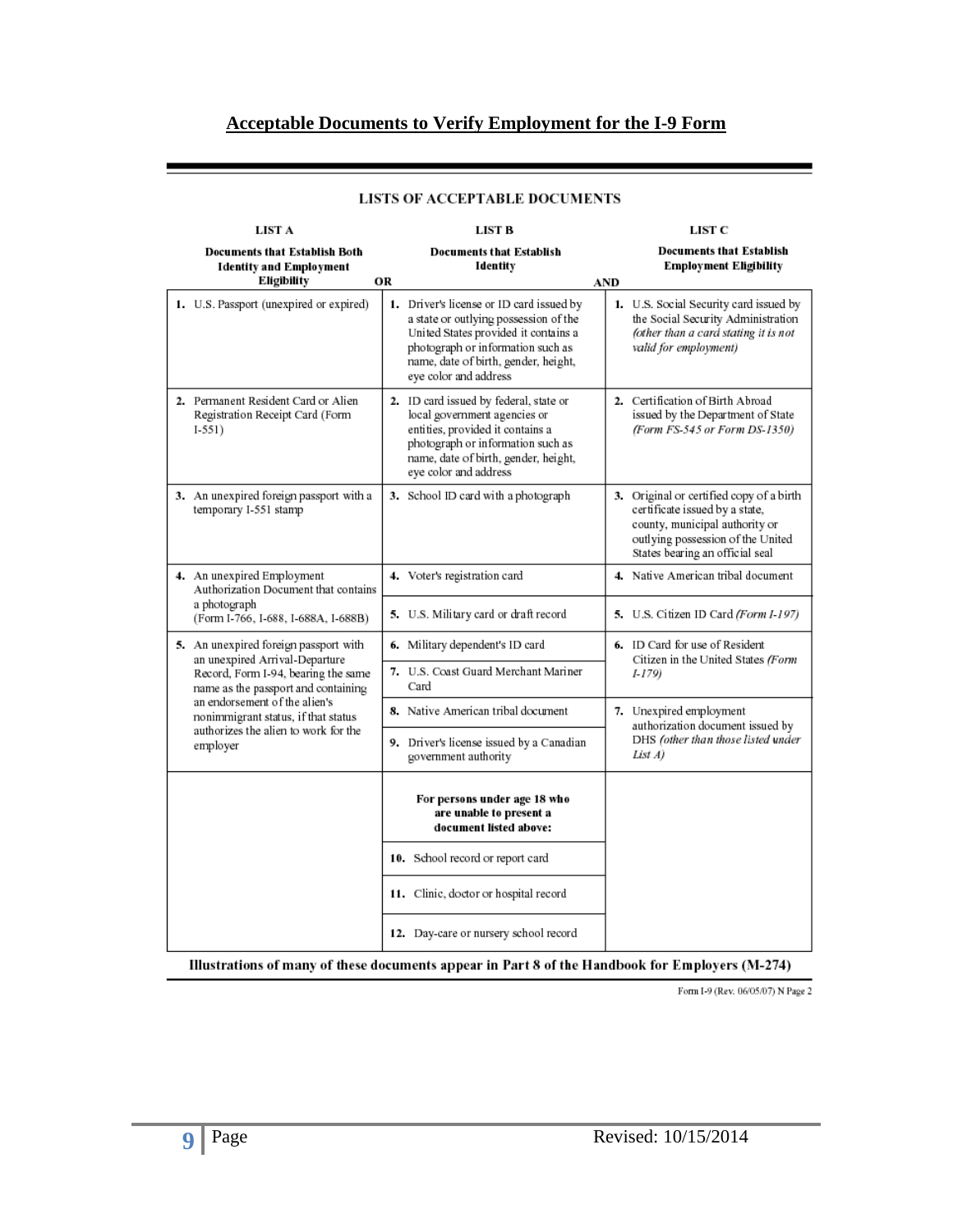#### **D. Notice and Acknowledgement of Wage Rate and Designated Payday-Hourly Rate Plus Overtime- Labor Law Section 195(1)**

All student employees must have a completed New York State Notice and Acknowledgement of Wage Rate and designated Payday-Hourly Rate Plus Overtime form (Labor Law Section 195(1)) on file in the Office of Experiential Learning and Career Services. Students must complete and submit this form prior to starting the position.

### **E. Student Employment Handbook Recognition Form**

Once the Office of Experiential Learning & Career Services has received a student's name from the supervisor, an e-mail will be sent to the student outline what they need to do before starting work. A copy of the Student Employment Handbook will be attached to the e-mail along with the Recognition Form (attached) and directions for return.

### **7. PAYMENT AND PAYROLL PROCEDURES**

Student employment payment is by the hour based on an hour's pay for an hour's work. If a student misses any time because of sickness, holiday, campus closing or any other reason, the student cannot be paid or given credit for the time missed. The student is also not paid for mealtime or lunch breaks.

### **A. Maximum Work Hours**

A student employee is assigned during the academic year to work an average number of hours per week. The number of hours is based on the amount of the financial aid award granted to the student. Most students are assigned the average 7.3 hours per week. Depending on where a student works, the number of hours per week may fluctuate due to the availability of work. For example, students assigned to the Admissions Office will work more hours per week in the fall semester than during the spring semester since more campus visits and events occur in the fall for high school students interested in Wells. However, it is the recommendation of the Student Employment Program that no student work more than a l2-hour week while school is in session.

### **B. Maximum Award**

A student is awarded a maximum dollar amount that can be earned in an academic year. The average job award is \$1850. Supervisors and students are encouraged to review scheduling of employment hours to ensure the student will be able to receive the maximum hours available to the office or department the student is employed. The Office of Experiential Learning and Career Services will periodically review students' earnings and notify all students who are in jeopardy of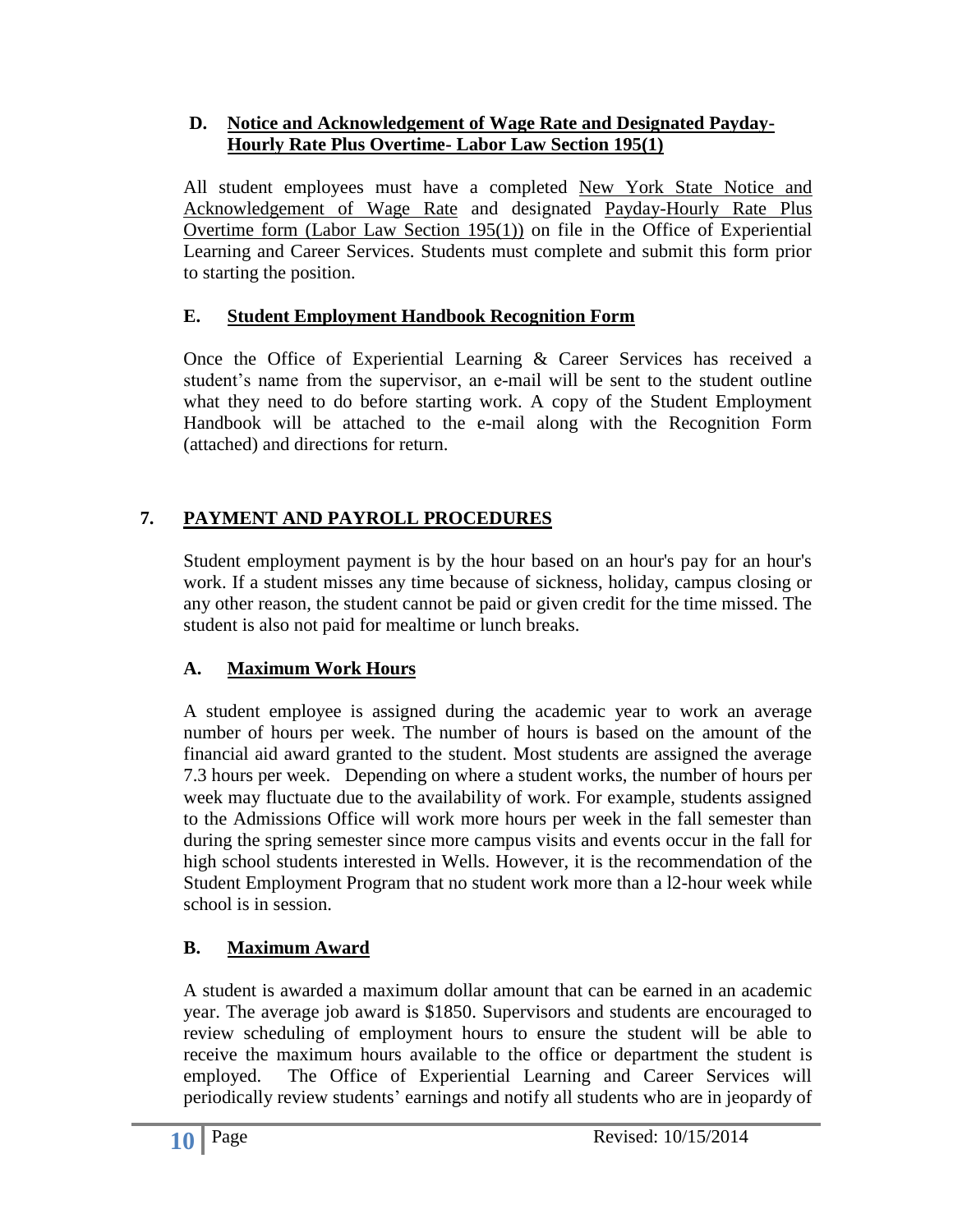over earning their awards. On-Campus supervisors may check students' earning reports anytime by logging into the Globe and visiting the Student Employment Center page. Off-Campus positions including Aurora Free Library and Peachtown should contact Experiential Learning and Career Services for this information.

### **C. Pay Rates**

Most students will be paid an hourly rate of \$8.00 per hour. Exceptions to this rate scale are supervisory positions, children's swim, and lifeguards which pay \$8.25 per hour, Community Service Positions (\$10.00/hour) and Resident Assistants & Hall Directors (who receive a salary of \$2300 for the academic year).

### **D. Timesheets**

Students must log their hours electronically through ADP. At the start of each shift, students will need to sign into ADP and click the timesheet button and again at the end of their shift. Should a student fail to correctly log their hours, only their supervisor can go into the system and change, add or delete errors.

Supervisors must also approve their employee timesheets weekly though ADP.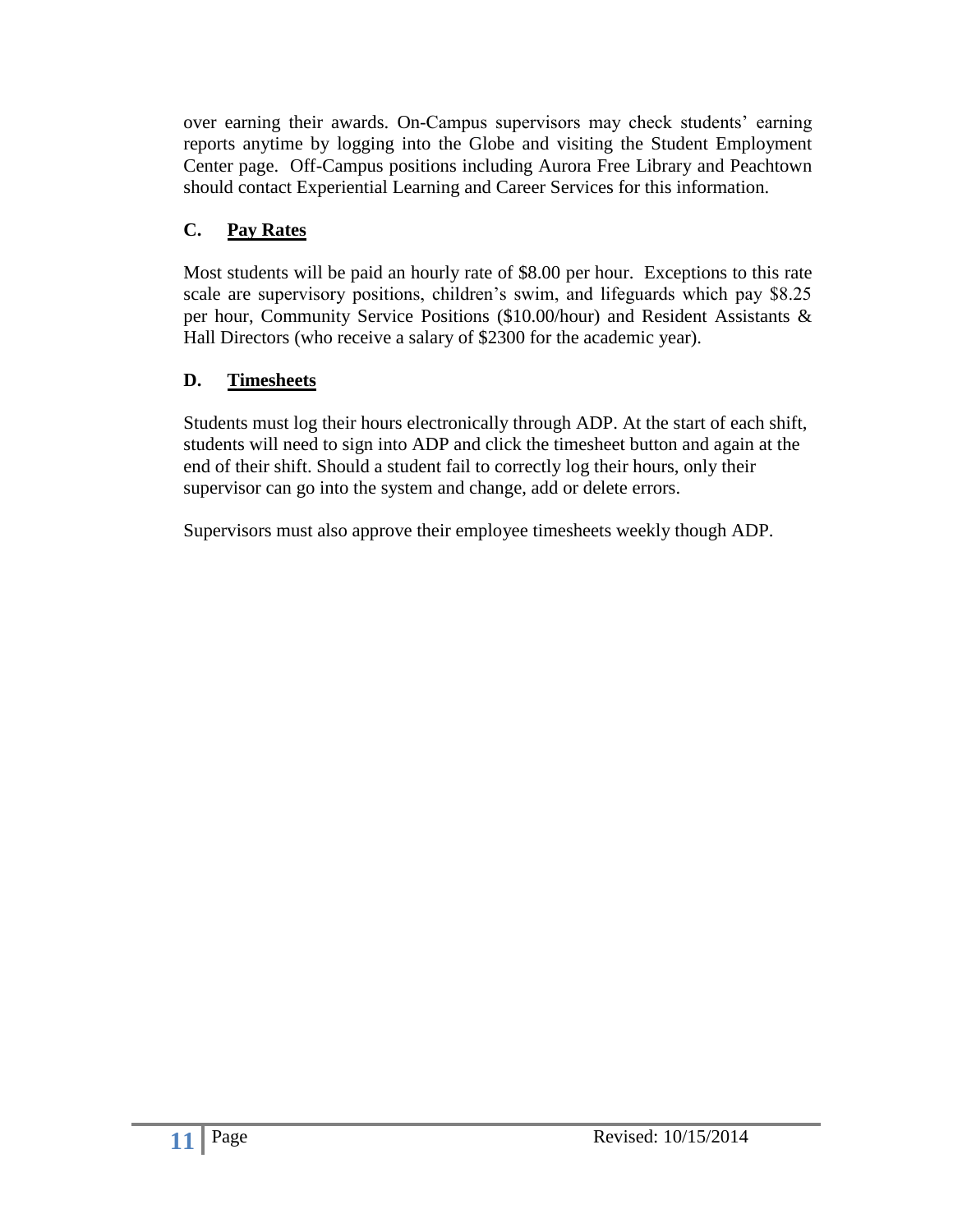#### **E. Paychecks/Direct Deposit**

Students will be issued their paychecks according to the dates listed on the payroll schedule. If there are any discrepancies or if a check is incorrect, it should be brought to the attention of the Business Office. Students may cash their checks at the Cashier's Window in the Business Office during the scheduled hours, the Cayuga Lake National Bank (with a college ID), or any bank in which they have an account.

Students may have any portion of their paycheck directly deposited into a savings and/or checking account by filling out a form provided by the Office of Experiential Learning and Career Services or the Business Office. A voided personal check or routing number for a savings or checking account is needed to complete the form. The completed form must be turned in to the Business Office.

#### **Example Paychex Form**

|                                         |                                                                                                                                                                                                                                | PAYCHEX Employee Direct Deposit Application |                                                                                                                                                                                                                                                                                                                                                                                                                                                                                                                                                                                                                                                                                                       |  |
|-----------------------------------------|--------------------------------------------------------------------------------------------------------------------------------------------------------------------------------------------------------------------------------|---------------------------------------------|-------------------------------------------------------------------------------------------------------------------------------------------------------------------------------------------------------------------------------------------------------------------------------------------------------------------------------------------------------------------------------------------------------------------------------------------------------------------------------------------------------------------------------------------------------------------------------------------------------------------------------------------------------------------------------------------------------|--|
|                                         | <b>EMPLOYEE INSTRUCTIONS:</b><br>1. Complete the employee required information section below<br>2. Complete the Direct Deposit Section<br>3. Sign the bottom of the form                                                       |                                             |                                                                                                                                                                                                                                                                                                                                                                                                                                                                                                                                                                                                                                                                                                       |  |
|                                         | 4 Return this form to the Financial Aid Office                                                                                                                                                                                 |                                             |                                                                                                                                                                                                                                                                                                                                                                                                                                                                                                                                                                                                                                                                                                       |  |
|                                         | FMPLOYEE - REQUIRED INFORMATION                                                                                                                                                                                                |                                             |                                                                                                                                                                                                                                                                                                                                                                                                                                                                                                                                                                                                                                                                                                       |  |
| PLEASE PRINT                            |                                                                                                                                                                                                                                |                                             |                                                                                                                                                                                                                                                                                                                                                                                                                                                                                                                                                                                                                                                                                                       |  |
|                                         | Employee Name: Manner State And The Commission of the Commission of the Commission of the Commission of the Commission of the Commission of the Commission of the Commission of the Commission of the Commission of the Commis |                                             |                                                                                                                                                                                                                                                                                                                                                                                                                                                                                                                                                                                                                                                                                                       |  |
|                                         |                                                                                                                                                                                                                                |                                             |                                                                                                                                                                                                                                                                                                                                                                                                                                                                                                                                                                                                                                                                                                       |  |
|                                         | Complete for DIRECT DEPOSIT                                                                                                                                                                                                    |                                             |                                                                                                                                                                                                                                                                                                                                                                                                                                                                                                                                                                                                                                                                                                       |  |
|                                         | I would like my wages/salary deposited to the following bank accounts:<br>(Attach only a voided check, bank letter, or specification sheet.)<br>(DEPOSIT TICKETS NOT ACCEPTED)                                                 |                                             |                                                                                                                                                                                                                                                                                                                                                                                                                                                                                                                                                                                                                                                                                                       |  |
|                                         | Checking account                                                                                                                                                                                                               | Savinos account                             |                                                                                                                                                                                                                                                                                                                                                                                                                                                                                                                                                                                                                                                                                                       |  |
|                                         | Bank Name: Management All Andrews Company and Company and Company and Company and Company and Company and Company and Company and Company and Company and Company and Company and Company and Company and Company and Company  | Bank Name:                                  |                                                                                                                                                                                                                                                                                                                                                                                                                                                                                                                                                                                                                                                                                                       |  |
|                                         |                                                                                                                                                                                                                                | <b>Bank Routi</b>                           |                                                                                                                                                                                                                                                                                                                                                                                                                                                                                                                                                                                                                                                                                                       |  |
|                                         | Account #<br>heck One.<br>I WISH TO DEPOS                                                                                                                                                                                      |                                             | SIT: (Check One)                                                                                                                                                                                                                                                                                                                                                                                                                                                                                                                                                                                                                                                                                      |  |
|                                         | of                                                                                                                                                                                                                             |                                             | % of Net                                                                                                                                                                                                                                                                                                                                                                                                                                                                                                                                                                                                                                                                                              |  |
|                                         | S.                                                                                                                                                                                                                             |                                             | Specific Dollar Amount \$                                                                                                                                                                                                                                                                                                                                                                                                                                                                                                                                                                                                                                                                             |  |
| institution indical<br>that Wells Colle | I here<br>original amount of the erroneous credit.                                                                                                                                                                             |                                             | COLLEGE to deposit any amounts owned me by initiating credit entries to my account at the financial<br>authorize BANK to accept and to credit any credit entries indicated by Wells College to my account. In the event<br>coalls funds emoneously into my account, I authorize Wells College to debit my account for an amount not to exceed the                                                                                                                                                                                                                                                                                                                                                     |  |
| amount of the deposit.                  |                                                                                                                                                                                                                                |                                             | For my convenience, I request that Paychex directly deposit my wages/salary earned from my employer, into my bank account. I<br>understand that deposit of my earnings into my account by Paychex may be an advance of funds on behalf of my employer, which is subsect to<br>the successful collection of these funds by Paychex from my employer's bank. If, within, 30 days of Paychex making the deposit into my<br>account, my employer does not make available to Paychex the funds that were advanced to make the deposit into my account. I authorize<br>Paychex to charge my account to recover said advance. I agree to hold PAYCHEX harmless from Loss and to indemnify it. limited to the |  |
| party does business.                    |                                                                                                                                                                                                                                |                                             | Any disputed arising out of or in connection with this agreement. If not otherwise resolved, shall be determined by arbitration in<br>Rochester, New York, in accordance with the Rules of the American Arbitration Association and it is the expressed desire of both parties that the<br>prevailing party be awarded costs and attorney's fees and that the award be entered as judgment in any jurisdiction in which the non-prevailing                                                                                                                                                                                                                                                            |  |
|                                         | termination, in such time and in such manner as to afford Wells College and BANK a reasonable opportunity to act on it.                                                                                                        |                                             | This authorization is to remain in full force and effect until Wells College and BANK have received written notice from me of it                                                                                                                                                                                                                                                                                                                                                                                                                                                                                                                                                                      |  |
|                                         | Employee Signature:                                                                                                                                                                                                            |                                             | Date: <b>Date:</b> Partnership                                                                                                                                                                                                                                                                                                                                                                                                                                                                                                                                                                                                                                                                        |  |
|                                         | (Return to the Financial Aid Office)                                                                                                                                                                                           |                                             |                                                                                                                                                                                                                                                                                                                                                                                                                                                                                                                                                                                                                                                                                                       |  |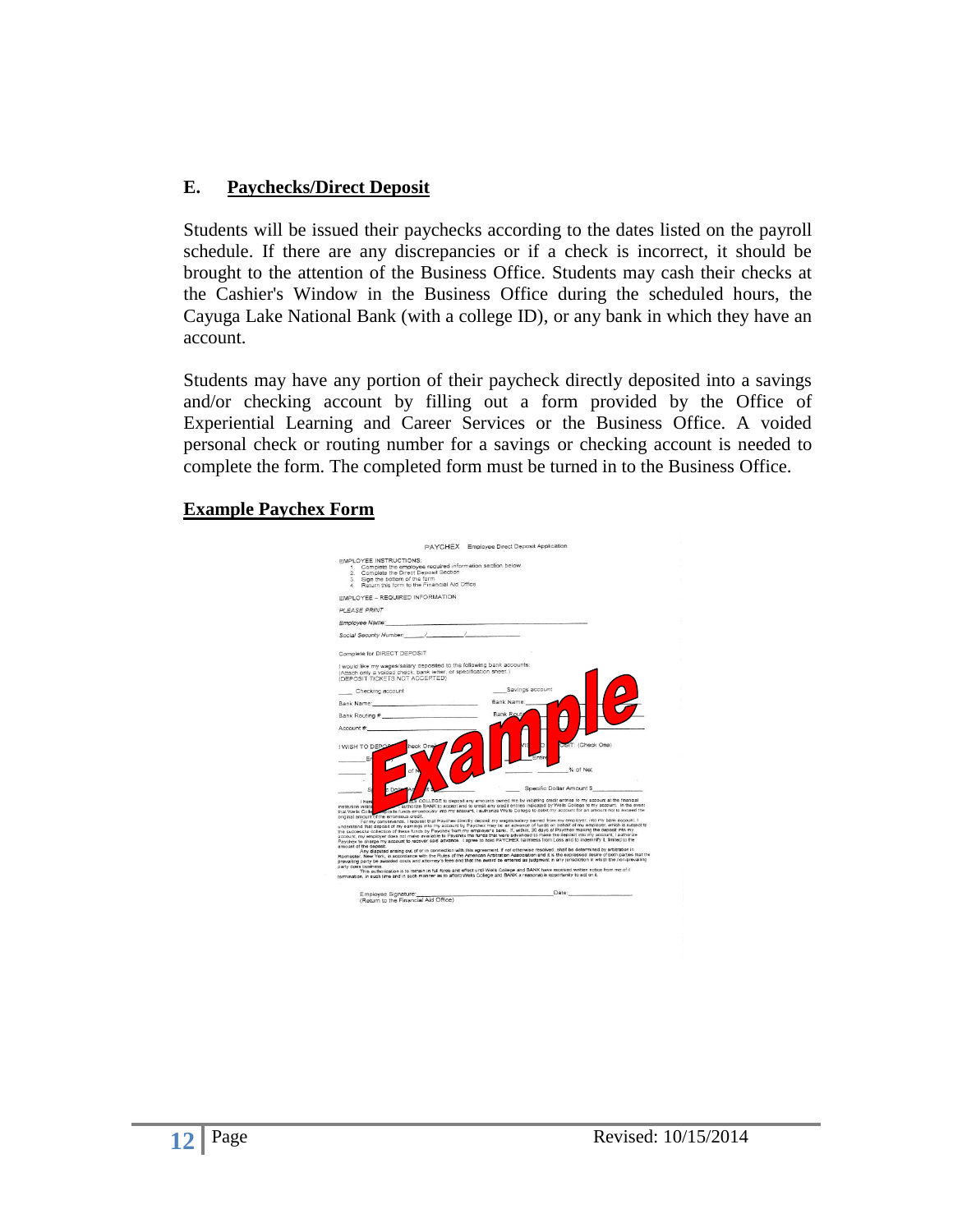### **F. W-2 Wage and Tax Statement**

Students will receive, upon their return to campus for the spring semester, a statement of their total earnings for the previous year. Students who will be offcampus spring semester will be mailed their W-2s by January  $31<sup>st</sup>$ . Student employment wages are subject to Federal Income Tax but are not subject to Social Security Tax and thus should be included as wages earned on their federal income tax forms.

### **G. Lost Check Policy**

If a student loses a paycheck, the student should notify the Business Office as soon as possible to have a replacement check issued. There may be a 7 to 10 day waiting period to process lost checks.

### **8. STUDENT JOB EVALUATIONS**

Supervisors will evaluate all student employees and provide them feedback on their job performance at least once during the academic year. Supervisors are required to review the evaluation and feedback with the students they supervise. A student's return to any position is based upon job performance.

### **9. STUDENT EMPLOYEE TERMS OF EMPLOYMENT**

Wells College acknowledges the important contribution of student workers in all positions and makes every effort to be equitable in the administration of the Student Employment Program. In turn, student employees are expected to conduct themselves in a mature fashion, taking their job responsibilities seriously.

### **A. Attendance**

Students should arrange a work schedule that does not conflict with their academic schedule. If students must be absent from work, they must notify their supervisor in a timely fashion and arrange for a trained substitute, if needed.

### **B. Disciplinary Action, Written Warning, and Termination Procedures**

The Wells College Student Employment Program's goal is to make every aspect of the student employment process educational for the students including any disciplinary action that may occur while a student is employed.

The Student Employment Program treats all student employees as responsible adults. Student employees are responsible for familiarizing themselves with, understanding, and abiding by the policies contained within the student employee handbook, and with all college and department/office policies and requirements. Failure to follow policies and procedures or unsatisfactory performance will result in disciplinary action. The following are college wide disciplinary action procedures for student employees: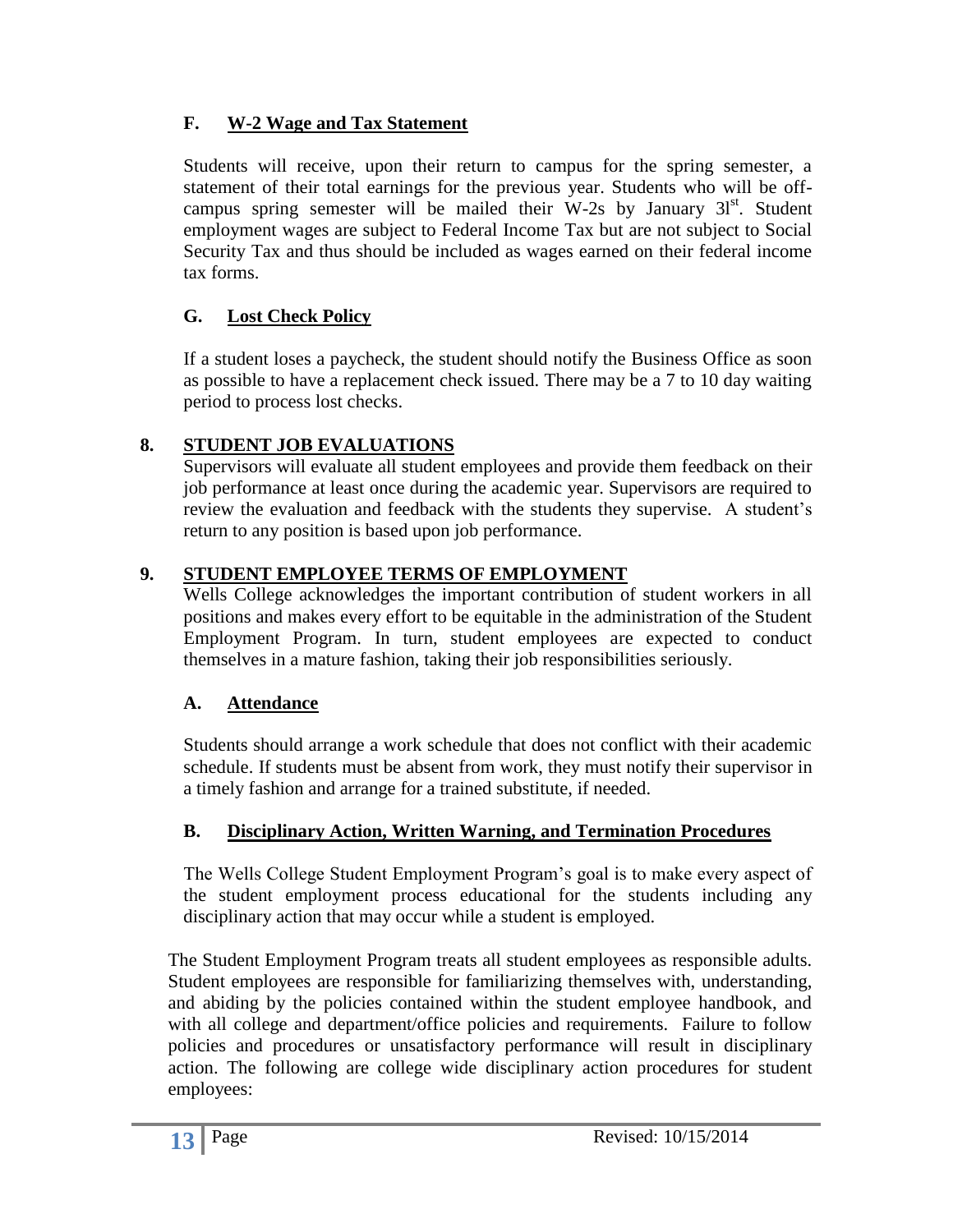- **1.)** The first step in any disciplinary and/or dismissal process is a verbal warning **(first offense)** with verbal warning documented and submitted to the student, a copy retained by supervisor, and a copy to be filed with the Office of Experiential Learning and Career Services. [Note: All verbal warnings are kept on file only for one academic year unless otherwise noted.]
	- The following items are to be addressed during the individual meeting and documented in a letter to be given to the student concluding the meeting. This letter is kept on file with the supervisor and the Office of Experiential Learning and Career Services for one academic year and is destroyed at the end of the academic year. If a student only receives a verbal warning, the student will begin each academic year with a clean student employment record.
		- i. Date and time of conversation.
		- ii. Reason for conversation.
		- iii. Policy in violation and where the policy is documented (e.g. Student Employment Handbook, departmental expectations).
		- iv. Reason the violation occurred based on student conversation.
		- v. Plan of action with student so violation can be resolved for the future.
		- vi. Schedule a follow-up date with the student employee to review progress developed in the verbal written warning letter.

Violations of student employment policies or expectations should be addressed within 72 hours of the violation. Discussion of violations should be done in private between the student and supervisor. Concluding the discussion of the violation, the student should receive a copy of a letter discussing the meeting and any consequences or actions that need to be taken should be sent within 24-48 hours to the student.

- **2.)** The second step is a written warning **(second offense)**. A second offense for the same infraction must be accompanied by a written action plan and letter of probation. The employee is required to meet with the Student Employee Supervisor and together a plan will be developed with specific actions to be accomplished to correct either the behavior or performance along with a timetable.
	- The following items should be addressed during the individual meeting and documented in letter. Letter is given to the student in violation, copy kept with supervisor, and a copy sent to Experiential Learning and Career Services. All students' second step letters are kept on file for seven years.
		- i. Date and time of conversation.
		- ii. Reason for conversation.
		- iii. Policy in violation and where the policy is documented (ex. Student Employment Handbook, departmental expectations).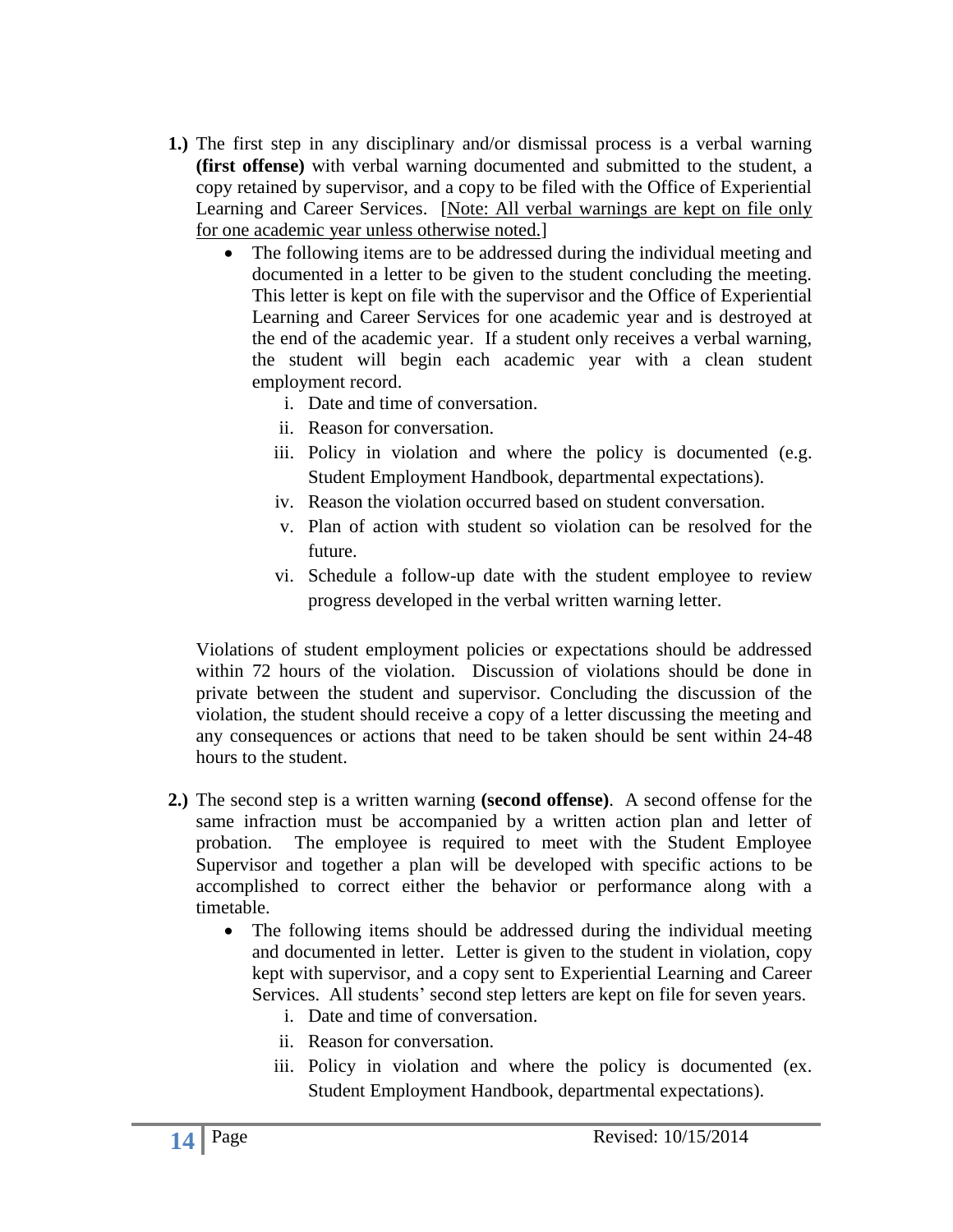- iv. Reason the violation occurred based on student conversation.
- v. Plan of action with student so violation can be resolved for the future.
- vi. Probation information including length of probation and any special requirements during the probation period. Probation can be up to two semesters in length.
- vii. Schedule a follow-up date with the student employee to review progress developed in the written (probation) warning letter.

Violations of student employment policies or expectations should be addressed within 72 hours of the violation. Discussion of violations should be done in private between the student and supervisor. Concluding the discussion of the violation, the student should receive a copy of a letter discussing the meeting and any consequences or actions that need to be taken should be sent within 24-48 hours to the student.

- **3.)** The third step is a final warning **(third offense)** and may result in termination of employment.
	- The following items should be addressed during the individual meeting and documented in letter. Letter is given to the student in violation, copy kept with supervisor, and a copy sent to Experiential Learning and Career Services. All students' third step letters are kept on file forever.
		- i. Date and time of conversation.
		- ii. Reason for conversation.
		- iii. Policy in violation and where the policy is documented (e.g. Student Employment Handbook, departmental expectations).
		- iv. Reason the violation occurred based on student conversation.
		- v. Plan of action with student so violation can be resolved for the future. If probation is extended please include the date of extended probation and if terminated state the date of termination will be in effect.
		- vi. Schedule a follow-up date with student employee to review progress developed in the final warning (probation or termination) letter.

Violations of student employment policies or expectations should be addressed within 72 hours of the violation. Discussion of violations should be done in private between the student and supervisor. Concluding the discussion of the violation, the student should receive a copy of a letter discussing the meeting and any consequences or actions that need to be taken should be sent within 24-48 hours to the student.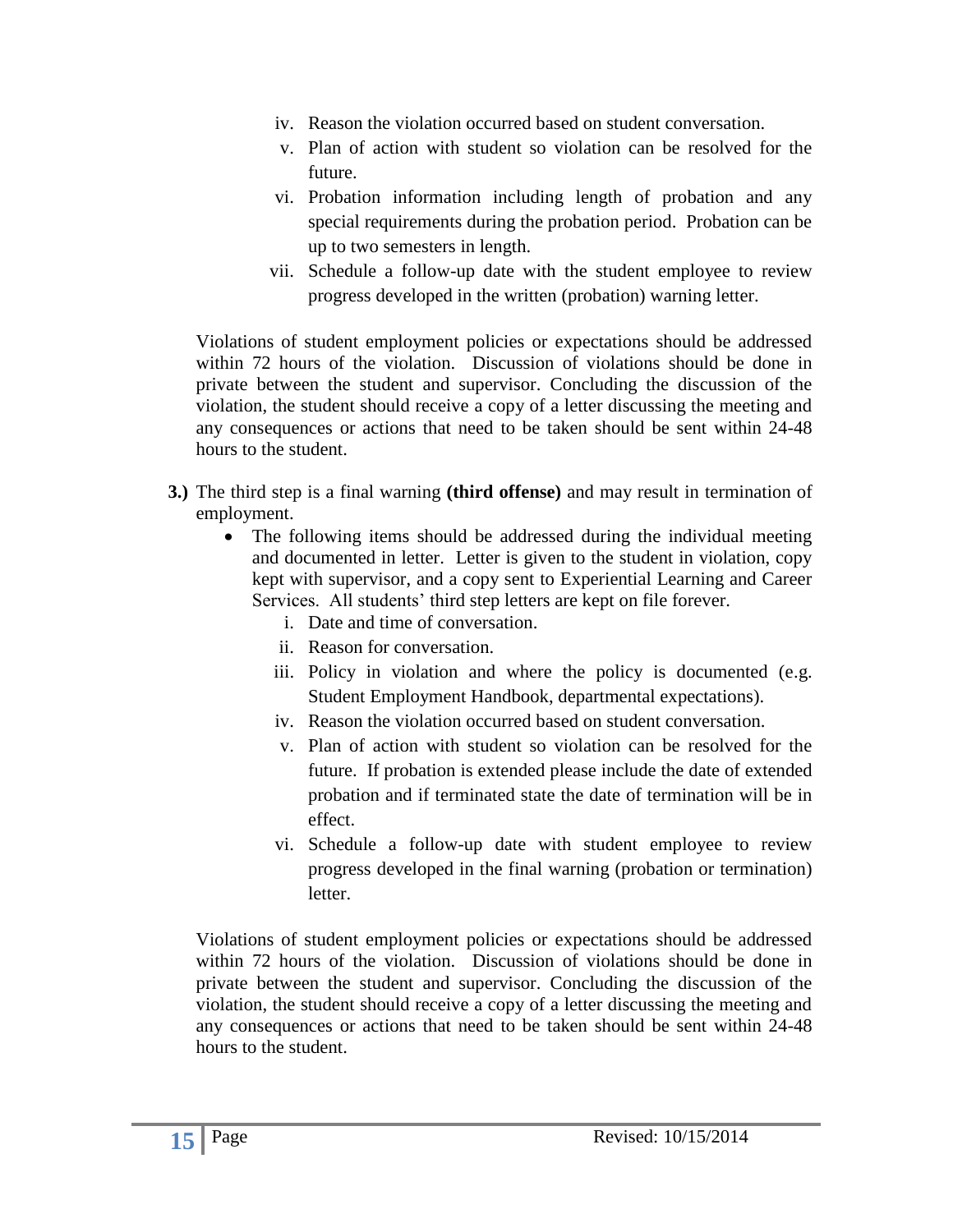- **4.)** Immediate termination of employment may occur under more serious conditions. Terminations must be discussed in person and documented to the student. Termination letters must be sent to students and a copy to Experiential Learning and Career Services within 24 hours of termination. Students who are issued an immediate termination may also have student conduct charges submitted to Community Court. Examples of serious conditions include, but are not limited to, the following:
	- Workplace violence
	- Theft of college property
	- Sexual harassment
	- Insubordination

In addition, termination of employment may occur for other reasons, including, but not limited, to the following:

- Failure to comply with college and/or office policies (including the polices detailed in this handbook)
- Failure to perform job duties
- Failure to report to work or call in
- Excessive or unexcused absenteeism or tardiness

Violations of student employment policies or expectations should be addressed within 72 hours of the violation. Discussion of violations should be done in private between the student and supervisor. Concluding the discussion of the violation, the student should receive a copy of a letter discussing the meeting and any consequences or actions that need to be taken should be sent within 24-48 hours to the student.

Note: Students terminated from their student employment position may not reapply for another student employment positions for the period of 2 full academic semesters (fall/spring term).

#### **C. Earnings Limits**

The amount listed in the Financial Aid Award Letter under Student Employment is the earnings limit. A student should not exceed this limit without prior authorization from the Financial Aid Office. This is a regulation for the use of federal funds and must be adhered to by the College.

#### **D. Resignation**

Students must notify the Office of Experiential Learning and Career Services if they plan to resign from their student employment position so another student may be assigned. This is required not only when students resign positions, but also if the student is off-campus for the fall or spring term.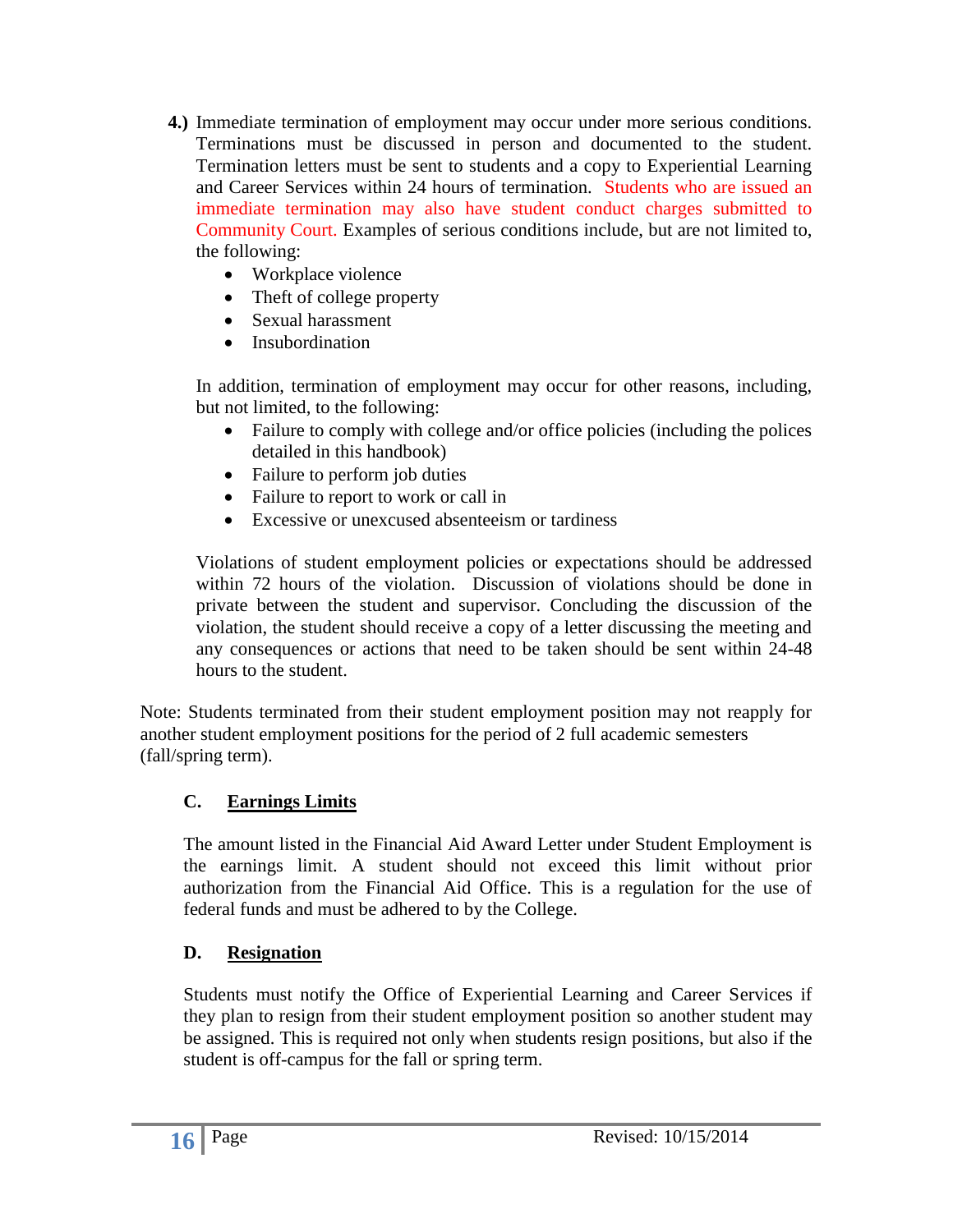#### **E. Academic Progress**

-

Continued employment is contingent upon maintaining satisfactory academic progress throughout the school year.

#### **10. SUPERVISOR RESPONSIBILITIES**

Supervisors have a crucial role in the success of the Wells Student Employment Program. The primary responsibility of the supervisor is making the student employee's work experience as rewarding as possible. It is important that the supervisor understands their responsibilities in accepting Wells Student Employment students.

#### **A. Requesting a New Position and Requesting Current Students to Return**

If a supervisor wishes to create a new position, he/she should contact the Office of Experiential Learning and Career Services. A Job Description Form will be sent to the supervisor and must be completed before a student employee can be hired. The job description should be specific in order to attract qualified students. It should give the student a detailed list of duties and responsibilities that will be required to perform.

If a department/office has used the Student Employment Service before, a Supervisor's Student Employment Return Form will be sent to them during the spring semester. This form will list the positions supervised in the previous year and the names of the returning students who worked for the department/office during the year. The completion of this form is essential in the reassigning of student employees for the following year.

### **B. Student Employee Hours Assignments**

As a guide, supervisors should schedule their student workers according to the number of hours per week they have allocated by Experiential Learning and Career Services. Over scheduling of hours beyond the Experiential Learning and Career Services approval will jeopardize the student's existing or future aid eligibility.

### **C. Payroll Procedures**

Supervisors must monitor the student's record of hours worked, check the timesheet for mathematical accuracy, and electronically approve timesheets though ADP.

### **D. Student Employee Training**

Supervisors should assist the student in having a successful job experience by training each student to perform the duties detailed in the job description. Informing each student of the job expectations, as well as any special requirements in working for the department, eliminates any misunderstanding on the part of the student at the beginning of employment. Student employees should feel comfortable in their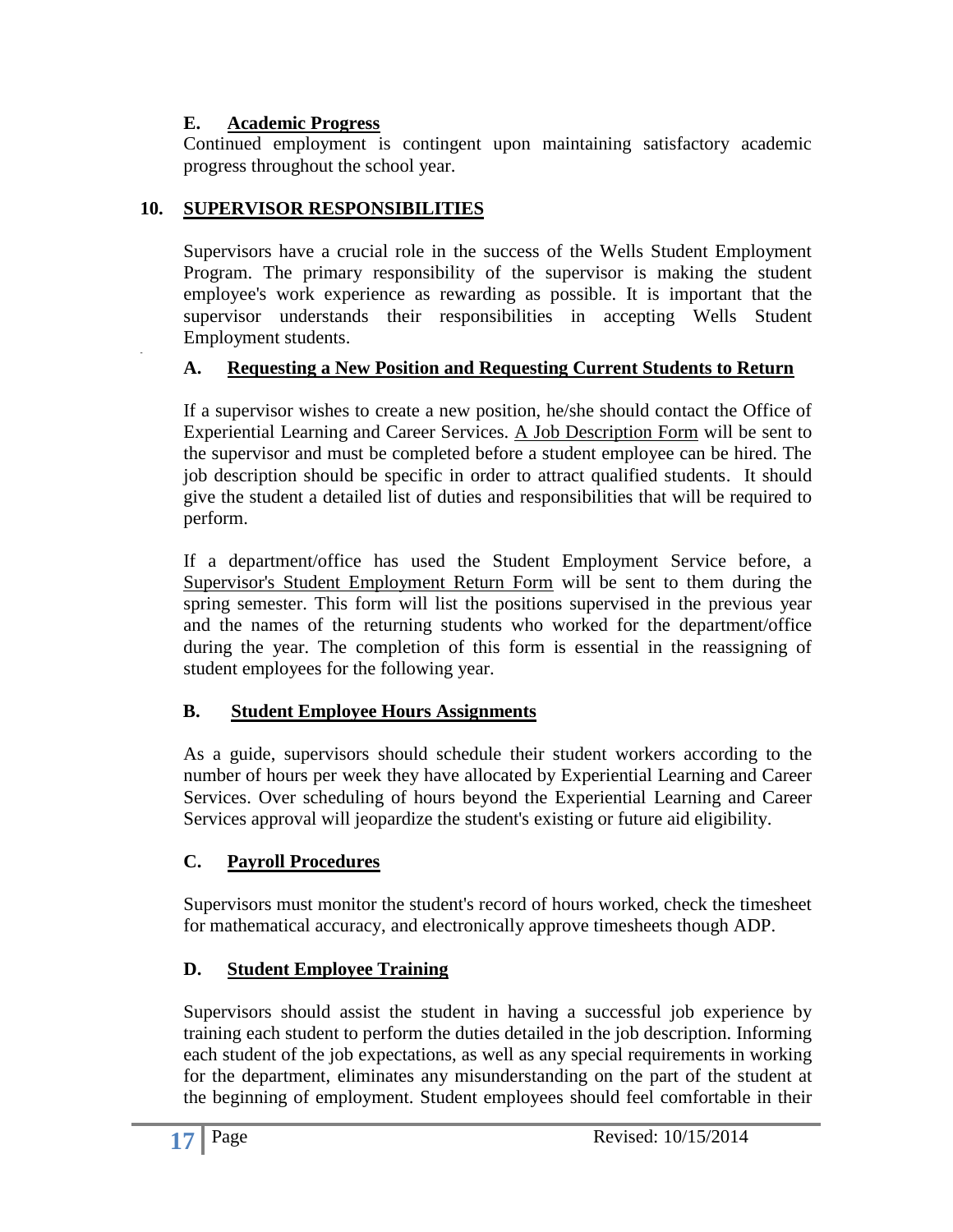surroundings; ensure that there is work for when they are there. Idleness can lead to boredom and absenteeism.

### **E. Student Employee Dismissal**

Supervisors are required to use the Disciplinary Action, Written Warning and Termination Procedures outlined in this handbook and the Student Employee Handbook prior to terminating any student employee.

Problems that cannot be resolved should be brought to the attention of the Office of Experiential Learning and Career Services. Students may be dismissed from the job, if, after they receive their first verbal and one written warning, they do not show improvement. Any work related violation of the Wells College Honor Code a student employee is found responsible for is cause for immediate dismissal.

### **11. OFF-CAMPUS STUDY PROGRAMS**

Wells College offers a variety of academic opportunities to students desiring to take a semester, month, or year at another college or university. Students who elect to take advantage of this opportunity should understand that they forfeit the semester or full-year employment funding. They cannot earn their total job award in one semester, as the award is calculated for a full academic year.

### **12. SUMMER EMPLOYMENT**

Wells College Student Employment funds are allocated for the academic year only. There is no funding available from this program for summer employment. However, there are certain departments, which can hire student workers for the summer. These departments will notify the Chief Operating Officer of their openings and students can apply through that office.

#### **13. OFF-CAMPUS EMPLOYMENT/COMMUNITY SERVICE JOBS**

Students who are interested in Off-Campus Community Service jobs will need to contact the Office of Experiential Learning and Career Services. Some Off-Campus Community Service jobs will require an interview. All Off-Campus Community Service jobs require self-transportation.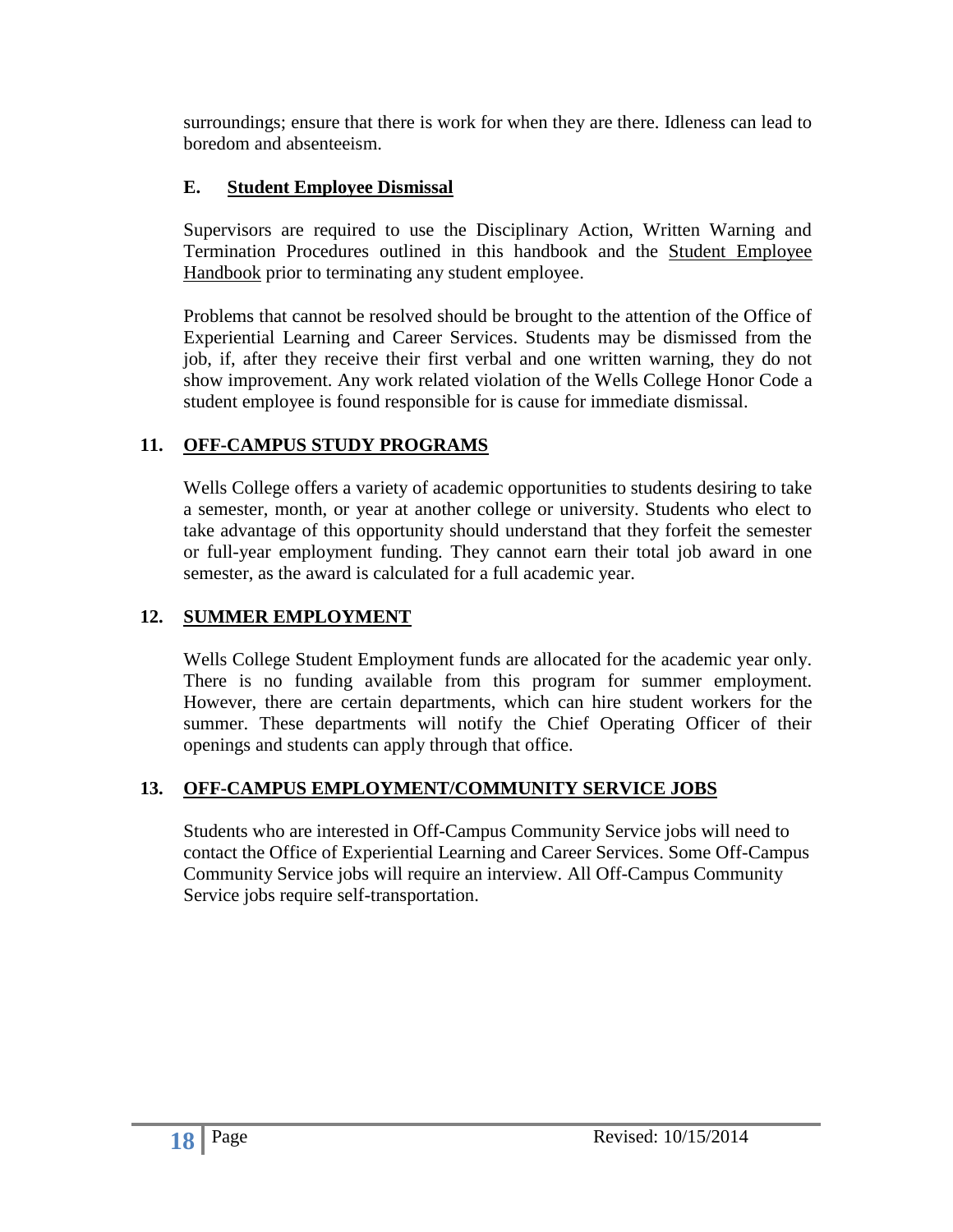#### **14. STUDENT EMPLOYMENT CENTER GLOBE PAGE**

Supervisors are encouraged to become familiar with the Student Employment Center at http://global.wells.edu. This page includes the Supervisor's Handbook, Student Employment Handbook, Payroll Schedule, Job Descriptions, listing of job vacancies, and downloadable forms such as timesheets and the Supervisor Employee Request Form.

#### **15. STUDENT EMPLOYEE- STUDENT EMPLOYMENT HANDBOOK RECOGNITION FORM**

All student employees should review the Student Employment-Student Employee Handbook before their first scheduled day to work to familiarize themselves with the policies and information outlined in the handbook. **All student employment handbook recognition forms should be returned to Experiential Learning and Career Services after the student has reviewed the material.**

[A copy of The Student Employee- Student Employment Handbook Recognition Form is located at the end of this manual.]

#### **16. STUDENT EMPLOYEE'S STATEMENT OF UNDERSTANDING OF THE FAMILY EDUCATIONAL RIGHTS AND PRIVACY ACT (FERPA), 1974, AS AMENDED**

Students who have access to any student record while performing their employment duties must complete a Student Employee's Statement of Understanding of the Family Educational Rights and Privacy Act (FERPA). These forms should be kept on file in the office or department in which the student is employed. This file is good for one academic year.

[A copy of the Student Employee's Statement of Understanding of the Family Educational Rights and Privacy Act (FERPA) is located on page 23.]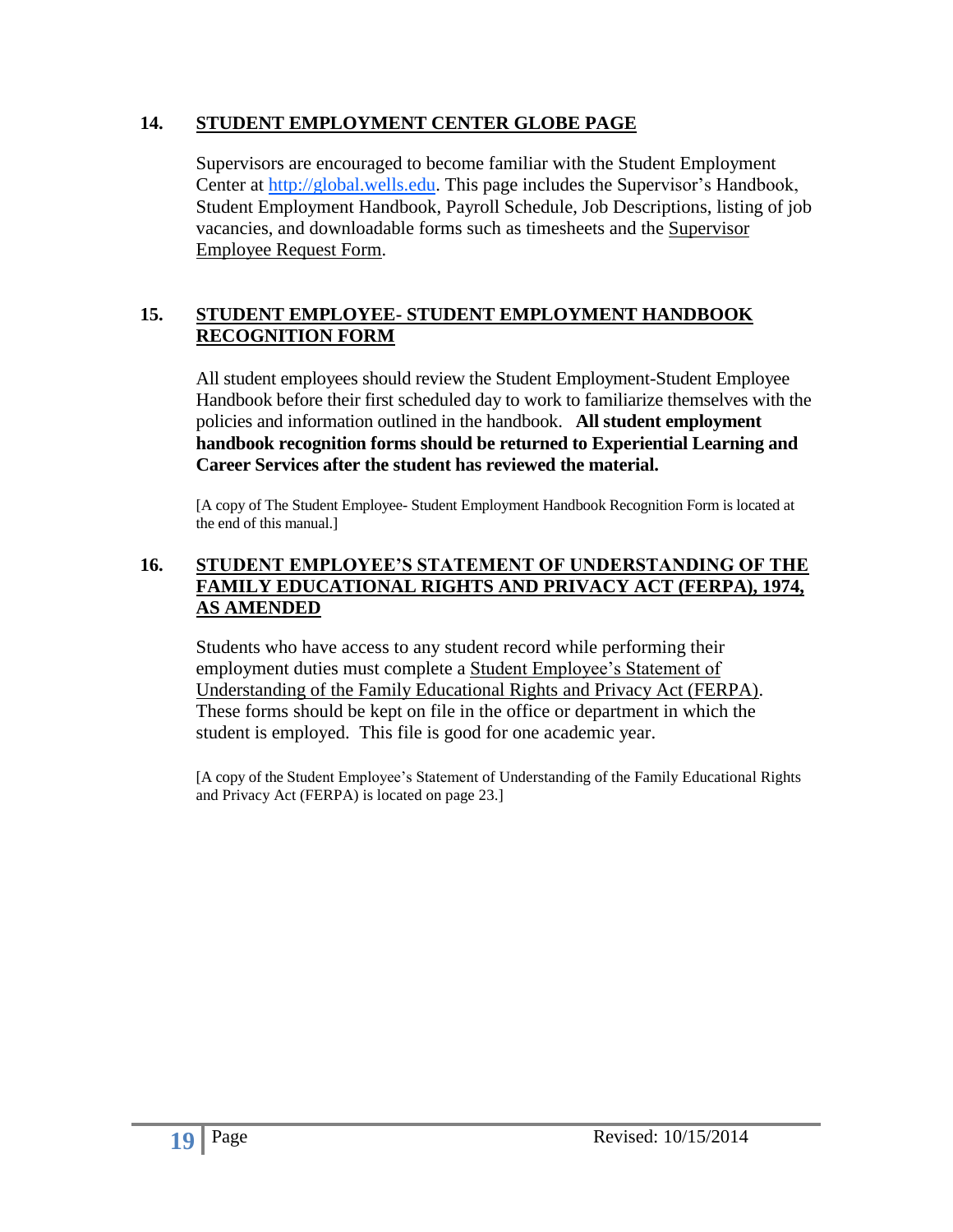### **Student Employee-Student Employment Handbook Recognition Form**

I, the same is student name), acknowledge that I have received and had an opportunity to examine the Wells College Student Employee-Student Employment Handbook. A copy of this handbook has been given to me to retain for future reference or I have been provided with the electronic Web site address (https://global.wells.edu/ICS/Students/Student\_Employment\_Center.jnz?portlet=Handouts\_2008-08-07T09-53-18- 920), and I agree to familiarize myself with its contents and comply with the information provided. I understand that the information contained in the Wells College Student Employee-Student Employment Handbook represents guidelines only and that Wells College may modify those guidelines or amend or terminate any policies, procedures or employee benefit programs at any time. I accept responsibility to keep myself informed of any changes made to the handbook. I understand that the Wells College Student Employee-Student Employment Handbook and personnel policies do not constitute a contract of employment between me and Wells College. I agree that upon termination of my employment at Wells College, Wells College will owe me only my accrued but unpaid wages.

| Student's Name (Print):    |
|----------------------------|
|                            |
|                            |
|                            |
|                            |
|                            |
|                            |
|                            |
| Supervisor's Name (Print): |
|                            |
|                            |
|                            |